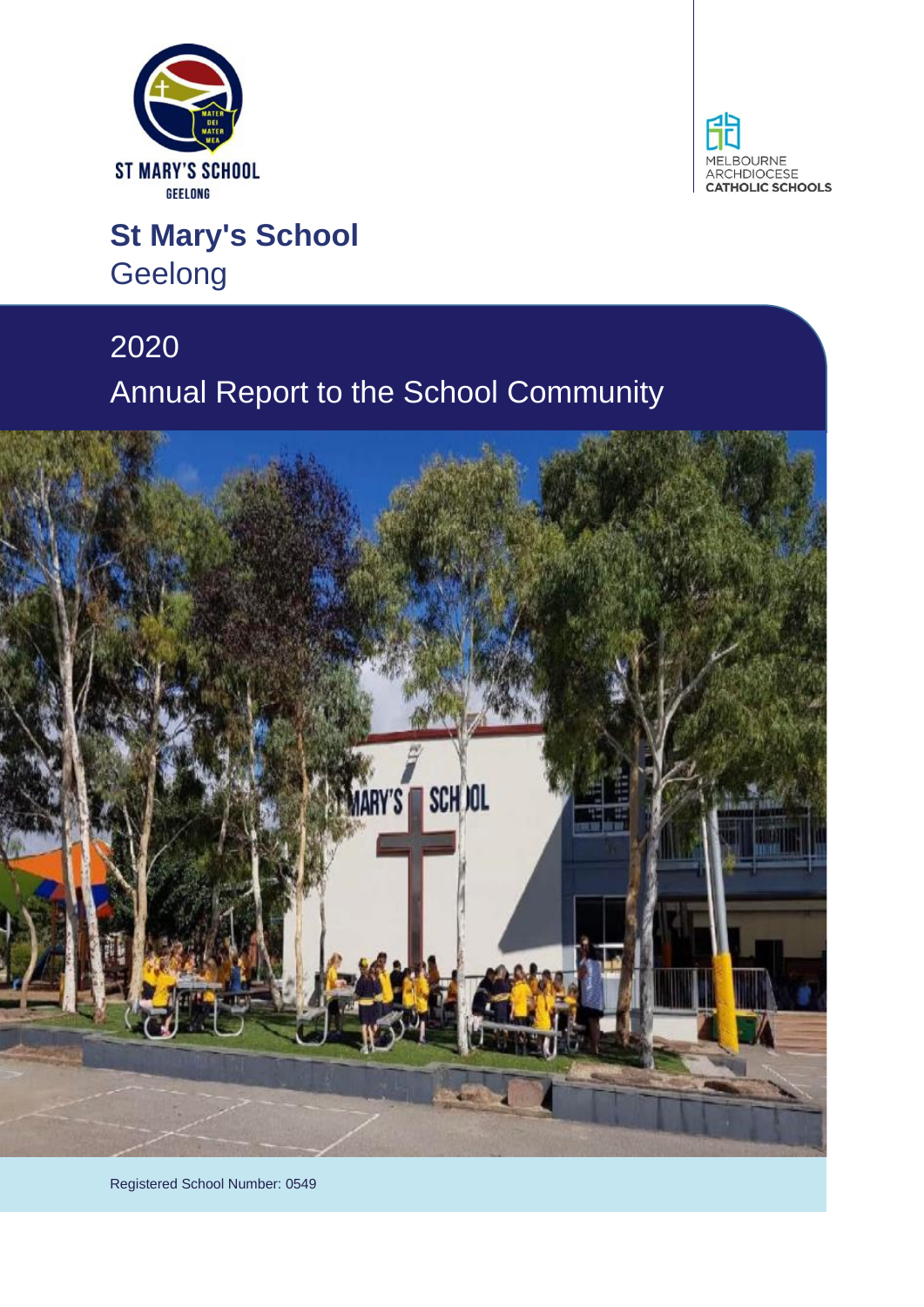# **Table of Contents**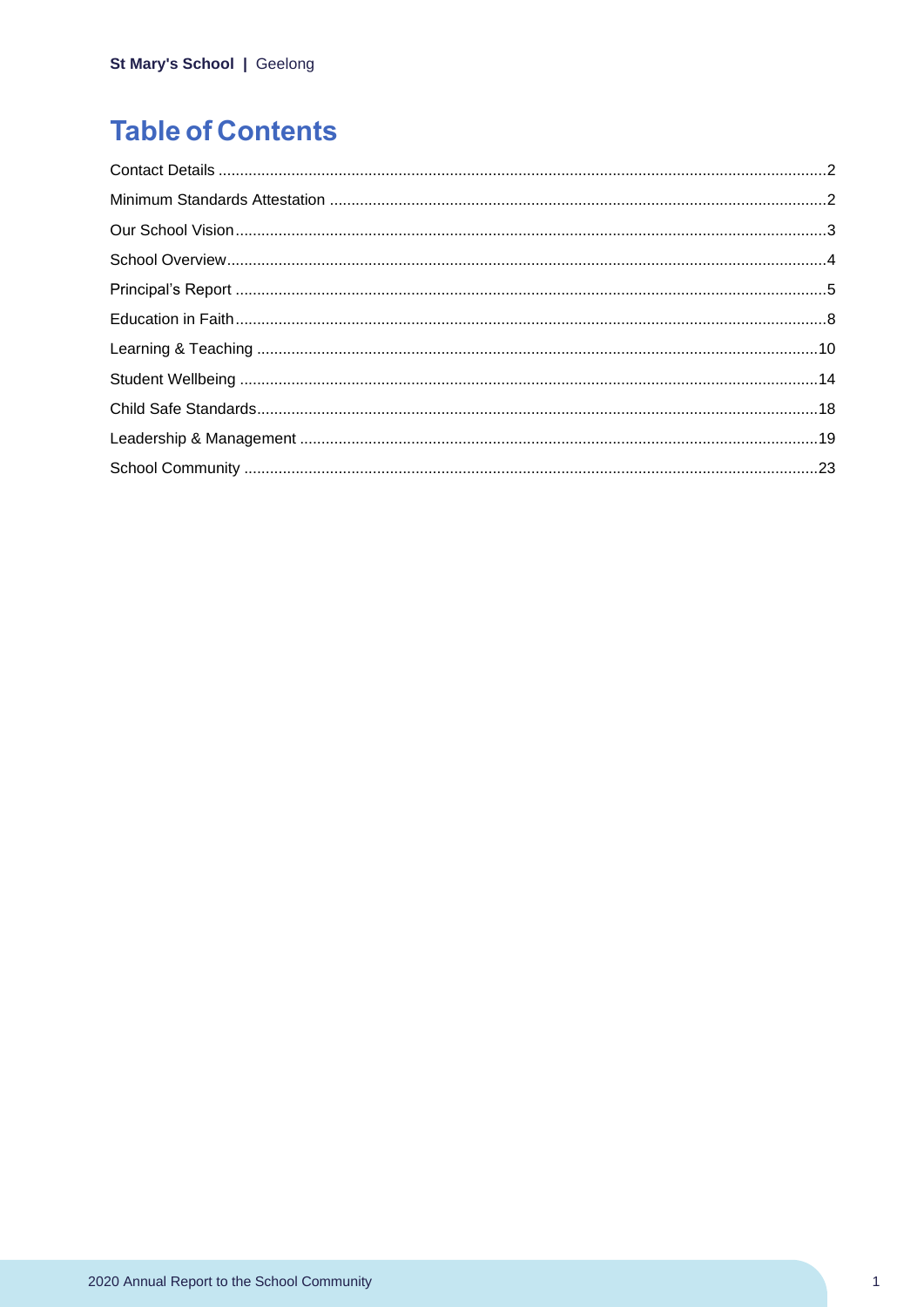# <span id="page-2-0"></span>**Contact Details**

| <b>ADDRESS</b>            | 66-68 Little Myers Street<br>Geelong VIC 3220 |
|---------------------------|-----------------------------------------------|
| <b>PRINCIPAL</b>          | Annice Lappin                                 |
| <b>PARISH PRIEST</b>      | Fr. James Clarke                              |
| <b>SCHOOL BOARD CHAIR</b> | Mr Christopher Doyle                          |
| <b>TELEPHONE</b>          | 03 5229 9453                                  |
| <b>EMAIL</b>              | principal@smgeelong.catholic.edu.au           |
| <b>WEBSITE</b>            | www.smgeelong.catholic.edu.au                 |
| <b>E NUMBER</b>           | E1056                                         |

## <span id="page-2-1"></span>**Minimum Standards Attestation**

I, Annice Lappin, attest that St Mary's School is compliant with:

- All of the requirements for the minimum standards and other requirements for the registration of schools as specified in *the Education and Training Reform Act 2006 (Vic)* and the *Education and Training Reform Regulations 2017 (Vic),* except where the school has been granted an exemption from any of these requirements by the VRQA
- Australian Government accountability requirements related to the 2020 school year under the *Australian Education Act 2013 (Cth)* and the *Australian Education Regulations 2013 (Cth)*
- The Child Safe Standards prescribed in Ministerial Order No.870 Child Safe Standards, Managing Risk of Child Abuse in School.

#### 30/04/2021

**NOTE:** The School's financial performance information has been provided to the Australian Charities and Not-forprofits Commission (ACNC) and will be available for the community to access from their website at www.acnc.gov.au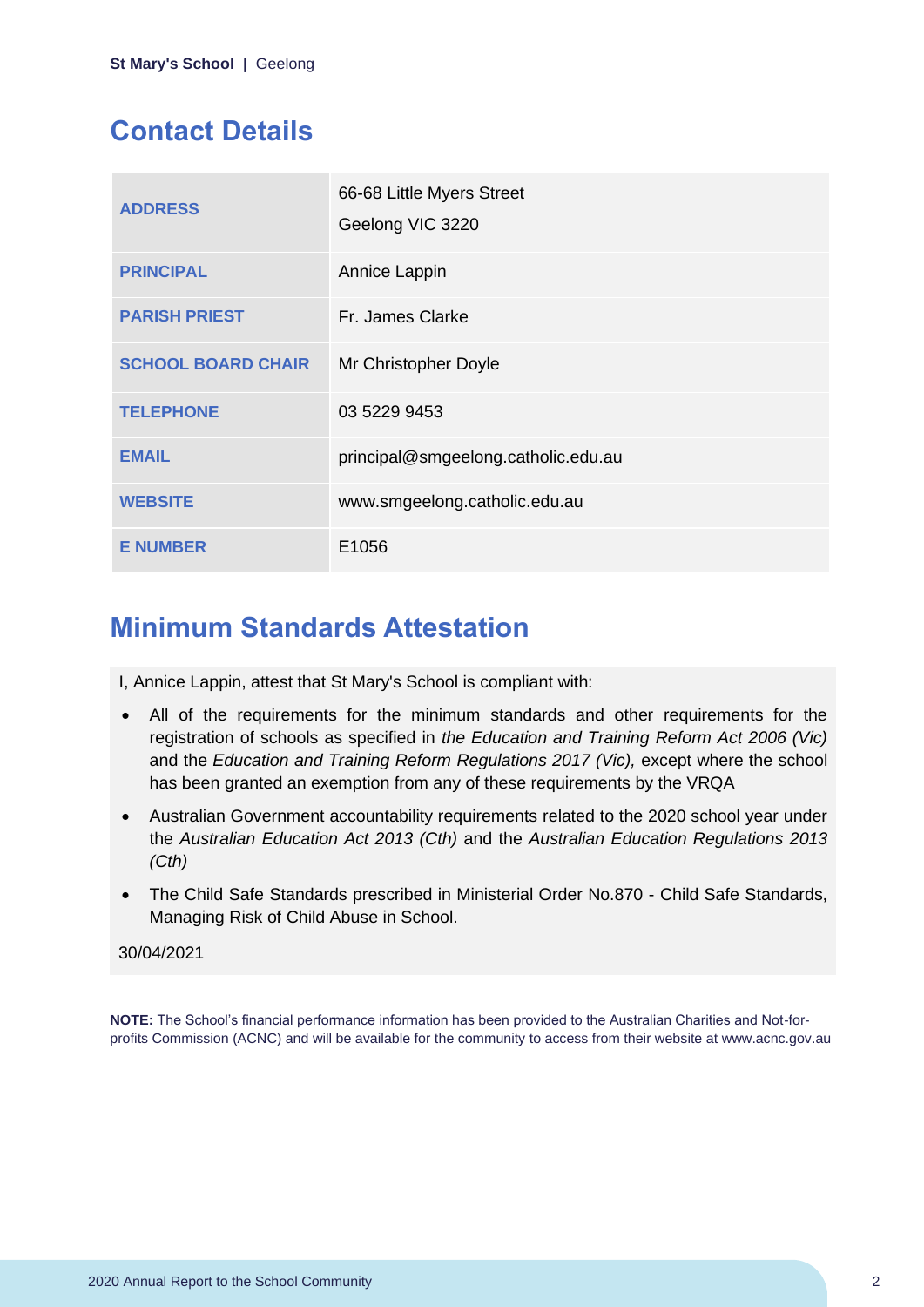# <span id="page-3-0"></span>**Our School Vision**



Following Jesus and his mother Mary, we aspire to be a compassionate, just and inclusive learning community, striving to be the best we can be.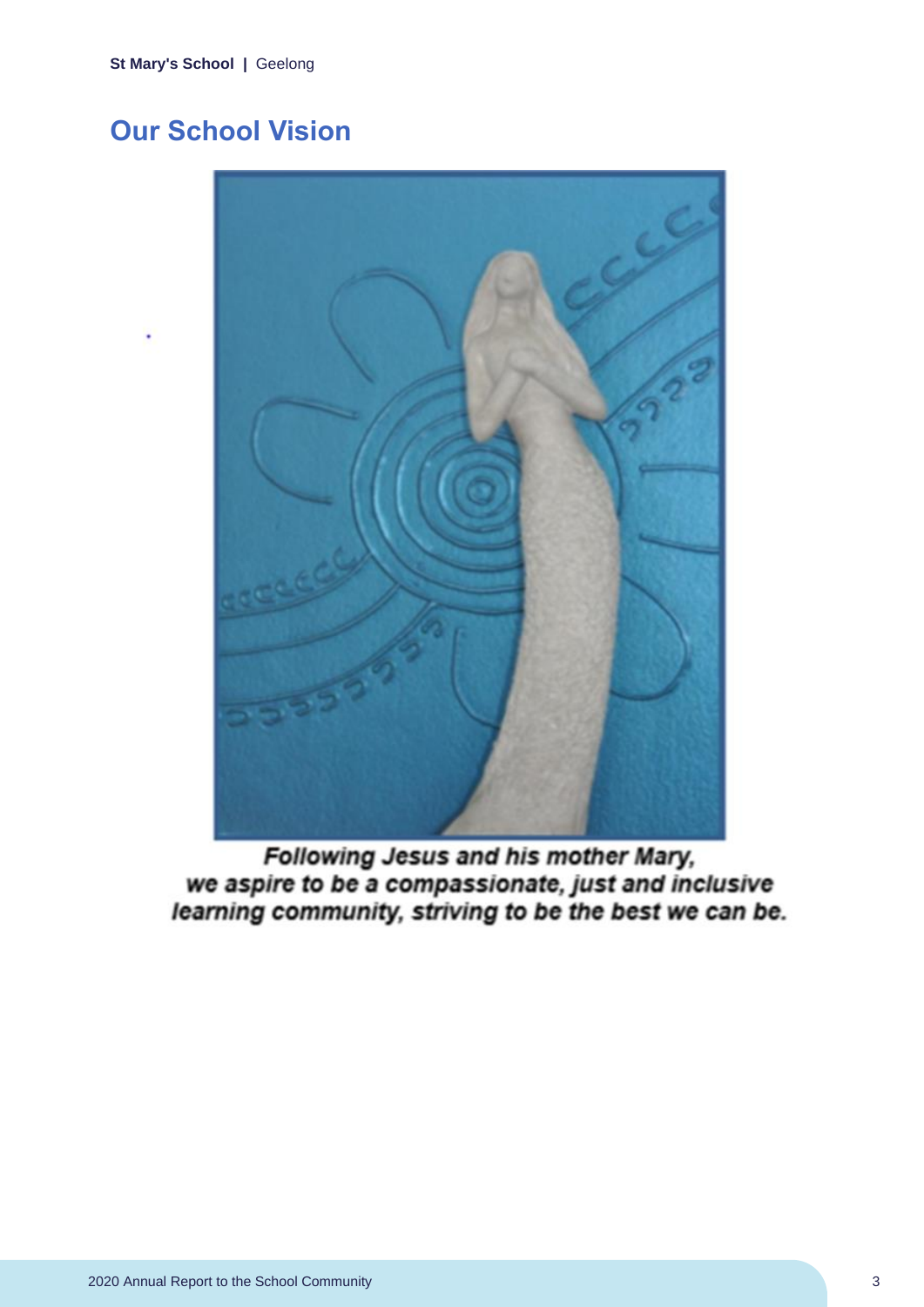### <span id="page-4-0"></span>**School Overview**

St Mary's Catholic Primary School, is part of St Mary of the Angels' Parish Geelong and is set on a one hectare site, adjacent to St Mary's Basilica and situated in the central business district of the City of Greater Geelong. The school is one of the oldest in the Geelong area, established in 1842. The school has operated from various locations and in 2010 the school was relocated from its previous site in Myers Street, to the current site, in Little Myers Street. St Mary's is one of four Catholic primary schools in the largest parish of Geelong, St Mary of the Angels. Fr. James Clarke is our parish priest.

The school buildings incorporate many modern features to support contemporary learning and teaching approaches. The two-storey building, while compact, includes four large learning areas, currently housing twelve class groupings that are flexible in design allowing for differentiated learning. Each learning area has its own library and resource area. There are two multi-purpose areas, an administration wing, meeting spaces, planning rooms, a staff room and a large undercover atrium. A lift is available to the second level and ramps provide easy access.

The school site has been carefully landscaped to provide two adventure playgrounds, grassed playing areas, an asphalt playing area, attractive gardens and seating areas. An adjacent drivethru on the property provides easy access for parents to drop off and pick up children at the beginning and end of the school day.

The school's central location provides opportunities for students to use many of the outstanding educational facilities that the City of Greater Geelong has to offer. Our location is further complemented by the visible presence of our Parish Church, St Mary of the Angels' Basilica.

St Mary's School provides an inclusive education for girls and boys from Foundation to Year 6 with enrolments in 2020 totalling 243 students. There are two straight Foundation classes with multi-age structures from Year One to Year Six. A comprehensive curriculum based on the VicCurriculum, is taught as well as Religious Education in the Catholic Faith as set by the Archdiocese of Melbourne.

St Mary's School remains diligent in working to achieve the goals and targets identified in the School Improvement Plan across the five spheres of; Religious Dimension, Learning and Teaching, Student Wellbeing, Leadership and Management and School Community

St Mary's School values the strong and supportive relationship we enjoy with our parent community. The quality partnerships between home and school benefit the students' learning and wellbeing. Many opportunities for parents to be involved in our school and their child(ren)'s learning, are offered.

Our supportive Parents and Friends' Association, are strong contributors both financially and in community building. Their efforts are integral to the success of St Mary's School.

The School Advisory Board meets regularly and continues to provide an effective voice of the parent community as members include a representative from each of the year levels, the Principal and Deputy Principal, and an independent Chairperson. The School Advisory Board has the capacity to influence outcomes as it provides a wide range of viewpoints on the day to day and future operations of the school.

The strong spirit of partnership between our parents, teachers, students and the wider community remains a satisfying aspect of our school. As a Catholic school we strive to demonstrate our commitment to our faith and provide living examples of God's loving care for all people.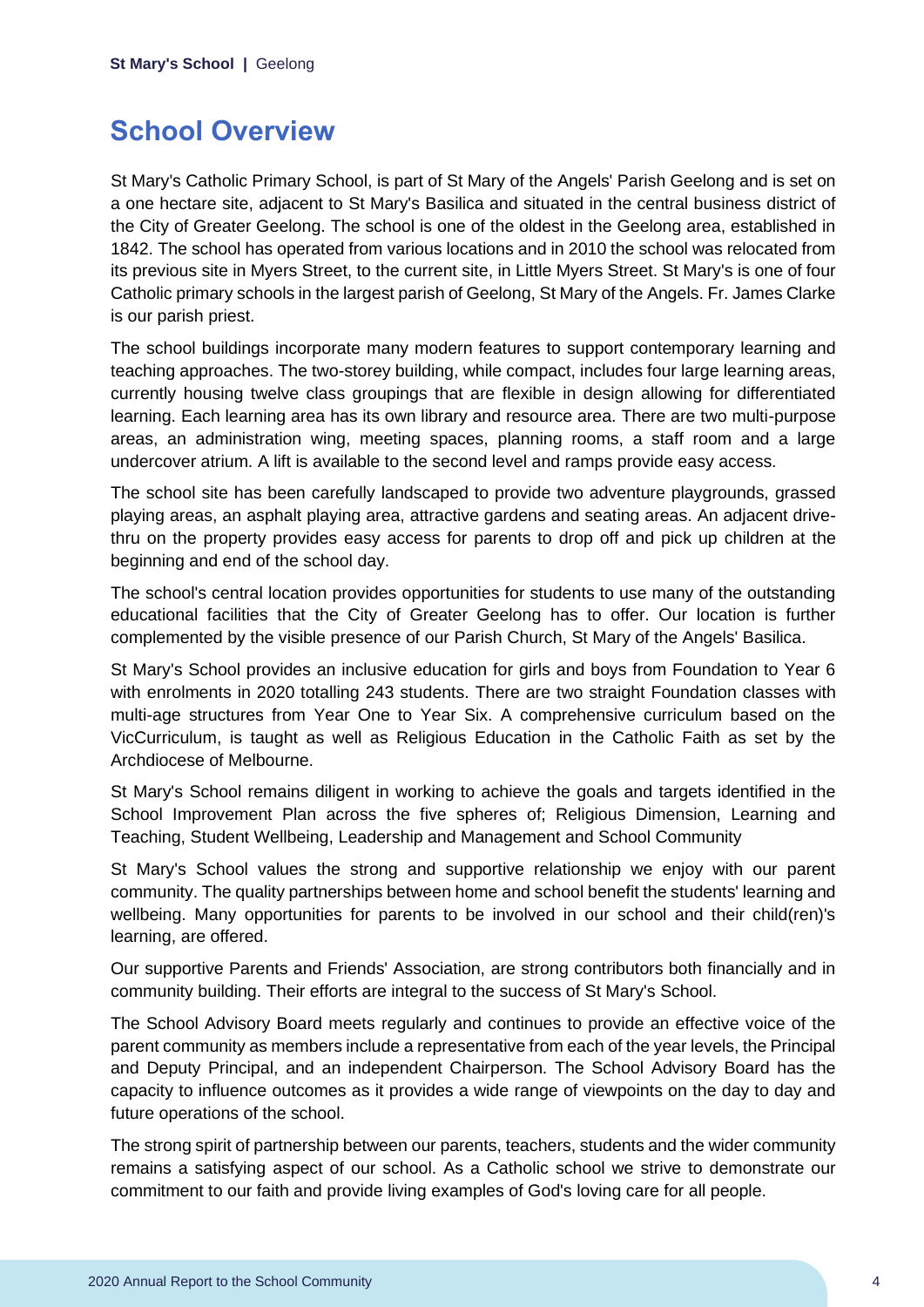# <span id="page-5-0"></span>**Principal's Report**

It is with great pleasure that I present the 2020 Annual Report to our school community. 2020 has been an unprecedented year with COVID-19 impacting throughout the world. Although many challenges arose, as a school community we faced adversity with positivity and remained solution focused to ensure the 2020 school year was very successful and rewarding for all at St Mary's School.

Our enrolments again slightly increased in 2020, totaling 243 students and this is testament to the high regard in which St Mary's School is held. Ms Marie Monea joined our school as the Deputy Principal and Learning and Teaching Leader. One new classroom teacher and three new specialist teachers also commenced at St Mary's School, bringing with them, a wealth of experience, fresh innovative and dynamic ideas.

The focus for the teaching staff continued to be an increased expectation of quality teaching and learning experiences for students, differentiated to meet each student's individual needs. At St Mary's School we aim to focus on 100% of students, 100% of the time. All staff are dedicated to providing a learning environment that suits the needs of our students. Our families, staff and wider community work together to provide an engaging learning community where students can thrive.

The Respectful Relationships program, which supports schools to promote and model respect, positive attitudes and behaviours, again was an initiative that positively contributed to our student wellbeing sphere. It teaches our students how to build healthy relationships, resilience and confidence. This program added value to our strong wellbeing culture and inclusive practices.

The 2020 school year began very smoothly with all students settling in to daily routines and establishing excellent learning patterns. Eight weeks in, no one could have predicted what was to come. Term Two and Three were disrupted with regional and statewide lockdowns and remote learning mandates for children of non-essential workers. St Mary's School remained open and supervised students of essential workers, onsite. Students who were also considered vulnerable were also invited to attend onsite on a part-time basis. In total, approximately 25 to 50 students attended school, onsite each day. Our home learning and remote learning catered to the needs of all students and community action days, wellbeing days and specialist days ensured that a balance was achieved.

It was wonderful to be able to welcome all students back to onsite learning after each lockdown. Their happy faces, laughter and enthusiasm for learning was a great indication that being back at school would be both enjoyable and productive. In Term Four, and back onsite, our educators were very aware that the final term of the year was one of the most important of the year, particularly in relation to our students' wellbeing and learning. There was a need for a fine balance of 'making up for lost learning' and having 'achievable expectations of our students', many of whom had worked extremely hard at home over the previous six months. Our educators planned rich and rigorous units of learning for all the students and term overviews were communicated with all parents/carers. Time to focus on student wellbeing was also provided.

Throughout the year, school staff continued to go above and beyond to meet the students' numerous needs. Giving our students a camp experience was a priority, but only if it was safe to do so. While the original camps did not proceed, alternatives were investigated and were held in the last few weeks of the school year.

Some other 2020 programs, initiatives and events that involved many members of our community including, students, parents, families and the local community working together, proceeded, including: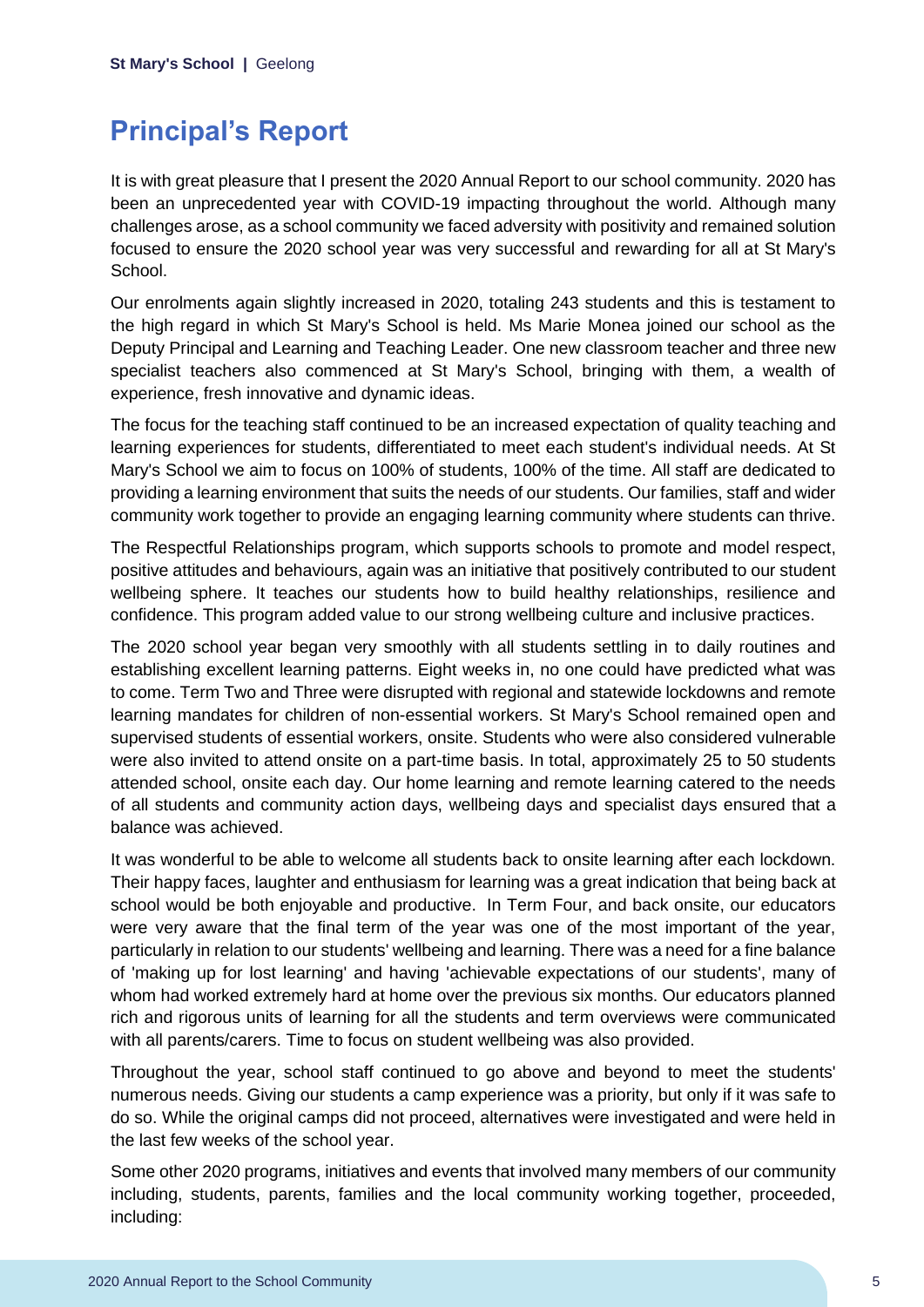- School Advisory Board meetings
- Parents and Friends' Association meetings
- Fundraising and Friendraising Events (Breaky for Viqueque, Chocolate Drive, Easter Raffle, Mother's Day and Father's gifts, Color Run.)
- Stephanie Alexander Kitchen Garden Program (modified)
- Participation in World Day of Prayer
- School Assemblies (Limited)
- Professional Development for all staff
- Program Support Meetings with parents of students with additional needs (Zoom)
- Excursions
- School Sporting Events
- Camps
- Pre-service Teachers
- Swimming Program
- Parent/ Teacher Interviews P-2 (Zoom)
- Learning Conversations 3-6 (Zoom)
- Book Week and Read-A-Thon
- Year 6 Graduation

We are a Catholic school, proudly celebrating our Faith in many and varied ways. Thank you to Fr. James Clarke, our Parish Priest, who again provided spiritual guidance throughout 2020 and ensured a close relationship between the school and parish. His dedication and ongoing work in the faith development of our staff and students and the support he has given our Religious Education Leader, has been most valuable.

Thank you to the members of the Parents and Friend's Association for their hard work and support. St Mary's School has a strong tradition of being a vibrant community and this was evident again in 2020 despite limited social interactions. Providing assistance and support to families in times of need was once again extremely appreciated and gratefully received by recipients. Thank you to the outgoing committee members for their generosity of time and dedication given to their roles.

Thank you to the School Advisory Board chair and members who have supported myself, the staff and students throughout the year. Thank you to the members finishing their tenure with the board. I thank you for your support and commitment throughout your time as parent representatives.

Finally, as I reflect on the unique year 2020 has been, I am proud of the collective efforts of all, that have enabled us to overcome the many challenges presented. To our families, the schoolhome partnerships have never been more important and I thank the families who have been unwavering in their support and worked in partnership with the school for the benefit of all, particularly our students; thank you. To the teaching team, your adaptability and innovation ensured our students were always provided with the very best learning opportunities, particularly during such trying times and is a credit to your talent, care and dedication to our students and families; thank you. To the learning support officer team, your positive attitude, patience and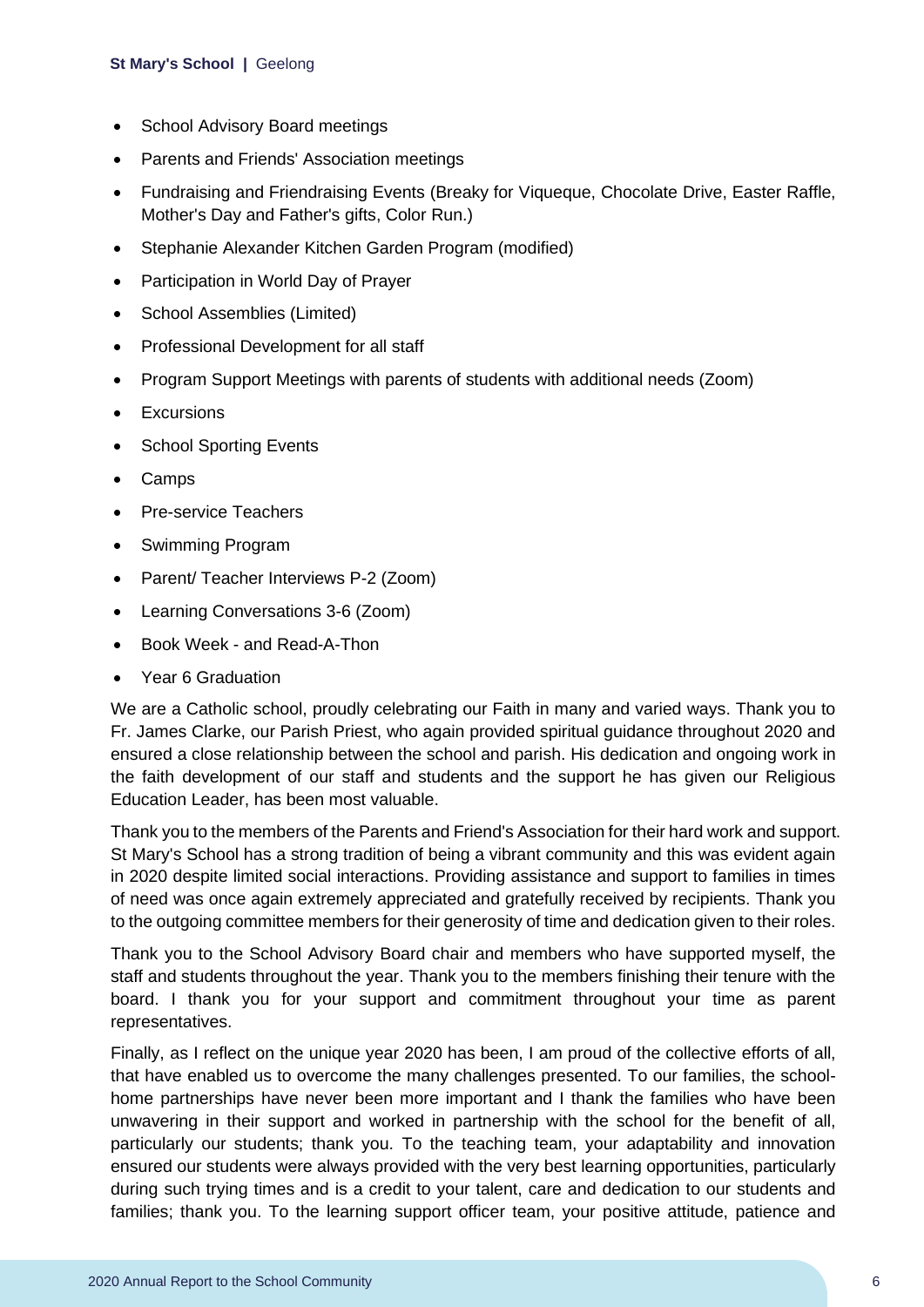guidance you show all students, particularly our most vulnerable, each and every day is very much valued by all; thank you. To the administration team, your organisation, reliability and careful management of workflows that keep our school operating, never go unnoticed; thank you. All support offered throughout our wonderful school community, has ensured staff, students and families remained united, even when physically apart.

I am very much looking forward to 2021 and all that it brings.

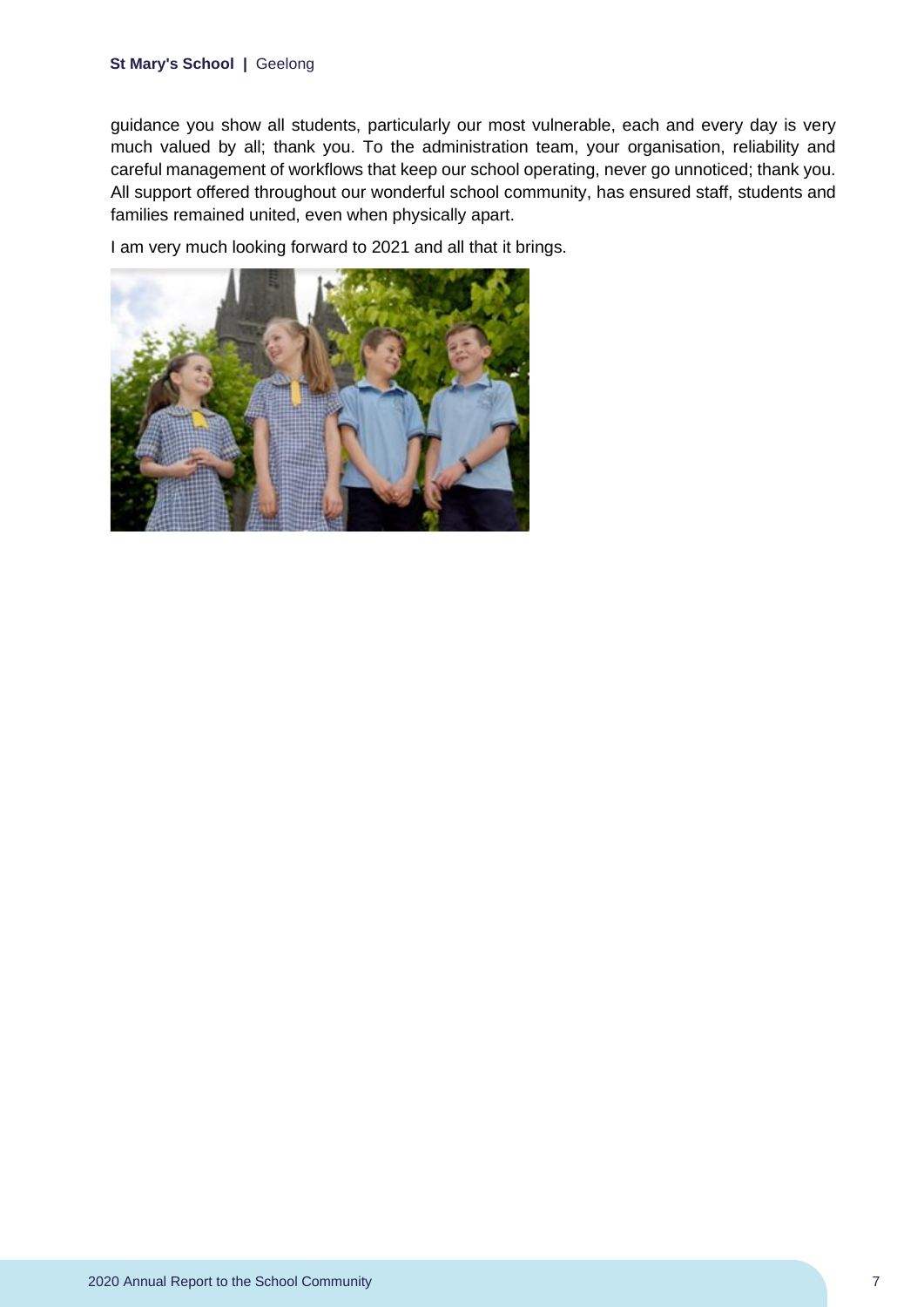# <span id="page-8-0"></span>**Education in Faith**

### **Goals & Intended Outcomes**

GOAL:

To further strengthen St Mary's School as an active and authentic Catholic community in which individuals are supported to live their faith in the contemporary world.

#### INTENDED OUTCOME:

That student interactions will demonstrate deeper commitment to Gospel values, social justice and the Christian call to service through rich and engaging units of learning that encourage participation through explanation, interpretation and reflection.

### **Achievements**

2020 presented many challenges that have been unique to all of us. In this unprecedented year, St Mary's School has further strengthened our faith by being an active and authentic community who cares, supports and looks after one another.

Student interactions have demonstrated a commitment to Gospel values and social justice through rich and engaging Religious Education units of learning that have encouraged participation through explanation, interpretation and reflection.

The Sacramental program was interrupted due to the Coronavirus pandemic but our Sacramental content in years 3, 4 and 6 was still taught to our students. With restrictions relaxed towards the end of the school year, Sacramental celebrations proceeded for Confirmation and Reconciliation. The 2020 Eucharist candidates will celebrate their First Eucharist in 2021.

It is important to note that the Sacramental program provides powerful learning experiences for our students that gives them the confidence to wonder, reflect and develop in the light of Jesus. At St Mary's School we take great pride in developing the knowledge of our students as they undertake their Sacramental Journey.

In 2020, St Mary's School continued their partnerships with Social Justice organisations such as the St Mary's Parish Pantry, CARITAS, St Vincent De Paul as well as maintaining our partnership with the St Mary of the Angels' partner Parish of Mary Immaculate in Viqueque, providing them with financial support and friendship. Being involved in these initiatives instills the importance of being a just, compassionate and inclusive community that inspires our students to learn about the wider world and care for others through their faith connection.

Looking forward to 2021, St Mary's School will continue to build Christian relations, modelling aspects of Social Justice in staff and students and encouraging love and understanding with all people. We will continue to build on strengthening meditation and mindfulness and for this to be an embedded practise at our school. The teaching staff will also be provided with Professional Development opportunities, drawing from a range of experts for enriching Religious Education Pedagogy and Teaching.

#### A Prayer for Times of Uncertainty

We pray in this time of uncertainty and distress for all those who are suffering, may we know your healing power,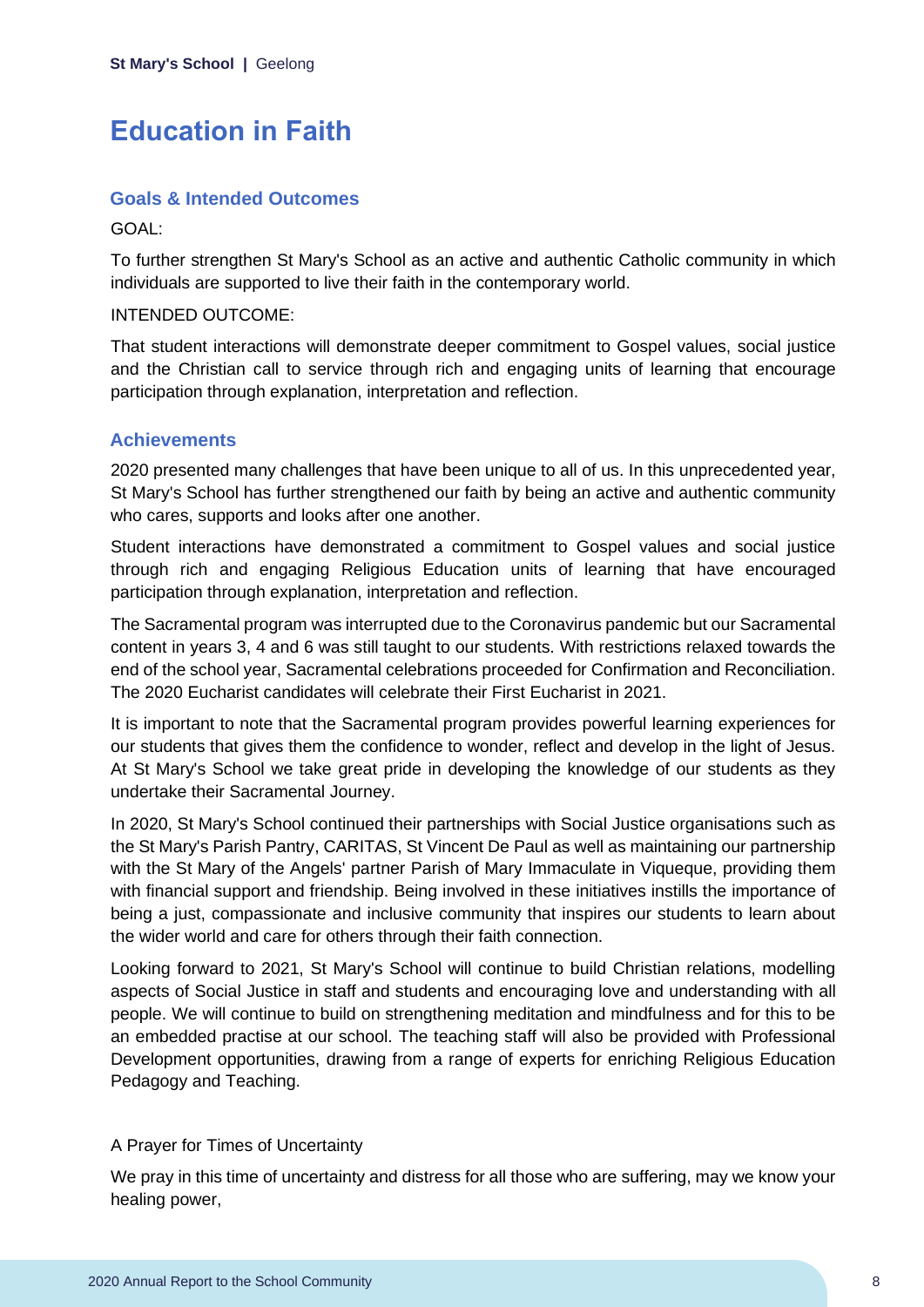When we are afraid for ourselves and our loved ones, give us your strength and courage. When we feel alone and isolated, reassure us with a sense of your presence. Give wisdom to those in authority and may our community work together for the good of all. We give thanks for those who care for others and ask you to bless them in all they do. In Hope and Peace,

Amen



#### **VALUE ADDED**

- Strengthening meditation and mindfulness practices
- Collaboration with parish schools and parish priest to plan and celebrate the Sacraments
- Maintaining links with local Catholic organisations such as St Mary's Parish Pantry
- Encouraging students and their families to strengthen their relationship with the parish by attending Sunday Mass regularly
- Visible display of religious symbols, icons and student artwork promoting Catholic Identity around our school
- Contributing to the visible, public display of religious symbols, icons and student artwork outside the Basilica, promoting parish events and celebrations
- Christ-centred community activities, building awareness of diversity and social justice
- Acknowledging the sacred moments in our church calendar, such as journeying through the 'Stations of the Cross'
- Weekly faith-centred tasks and activities during Remote Learning that families were invited to participate in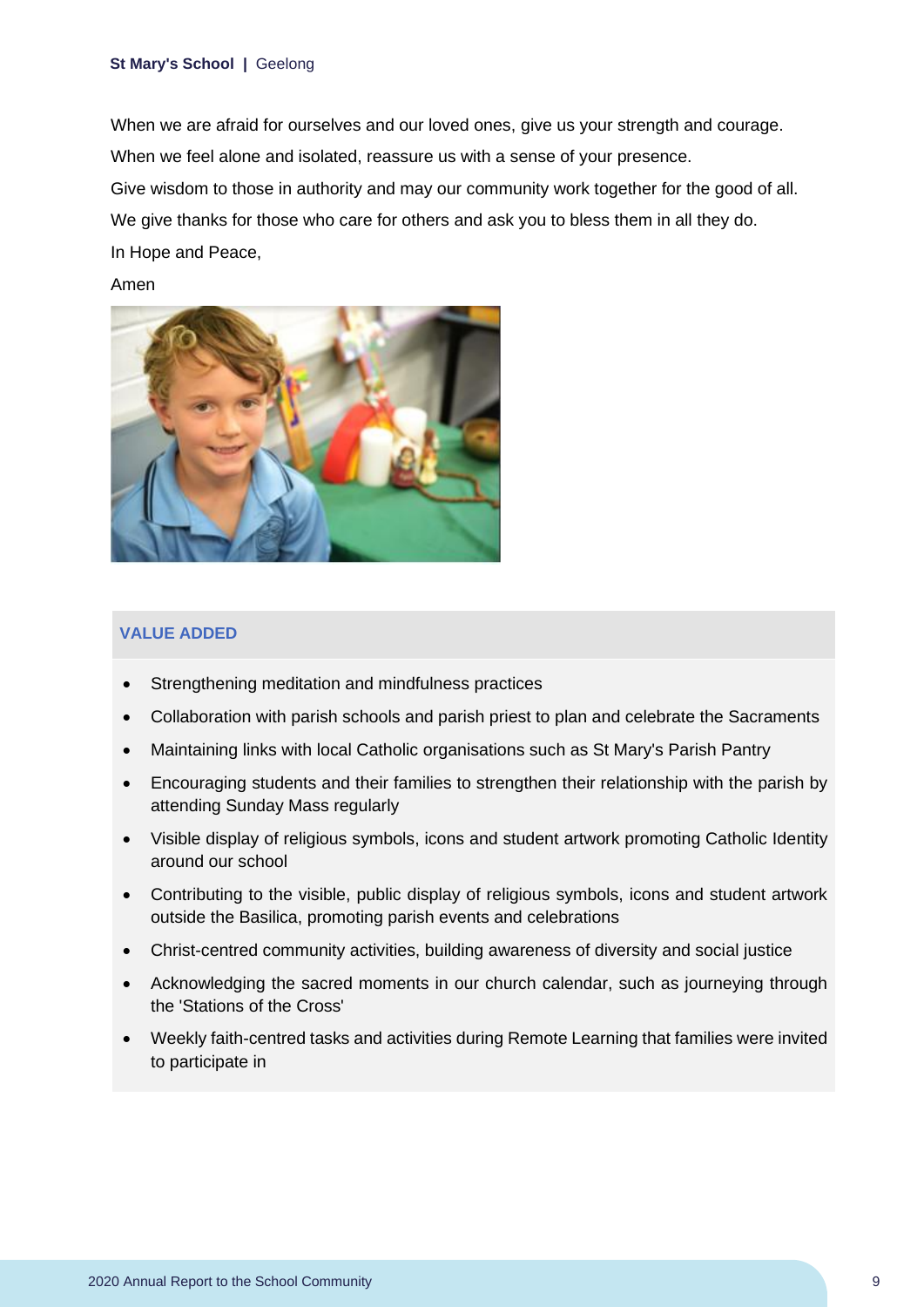# <span id="page-10-0"></span>**Learning & Teaching**

### **Goals & Intended Outcomes**

GOAL:

To develop educator capacity and practice to maximise impact and deep learning.

INTENDED OUTCOME:

Educators collaborate to design learning that is evidence informed, utilises high impact strategies and challenges all.

### **Achievements**

In 2020, a new Learning and Teaching Team was established. This team brought together learning leaders in Learning and Teaching, English (F-2), English (3-6), Mathematics and Innovation and Coaching. With the central aim of beginning to align evidence informed practice across the school, already establishing in the junior classes, the team's strategic action was to further build the knowledge of all educators in the Science of Reading.

At the commencement of state-wide COVID-19 pandemic school closures, the strategic plan for learning and teaching was redirected to Remote Learning. St Mary's School provided two successful Remote Learning iterations: Home Learning (Term 2, 2020) and Remote Learning 2.0 (Term 3, 2020). Although the two iterations were significantly different in design and structure, each Remote Learning Program was underpinned by four main design principles;

- Purposeful learning remaining true to delivering the planned English and Mathematics content with a particular focus on designing learning to meet the needs of all students.
- Family focused engaging families, where possible, to work together and being aware of their needs.
- Technology balanced streamlining online platforms and using screen time purposefully.
- Aligned practice ensuring school communication and expectations were consistent across the school.

In the days preceding each school closure, classroom programs and term overviews were skilfully modified, and staff adapted to new ways of delivering the school's intended learning priorities. The school's Home Learning Program (Term 2) offered families;

- Year Level Timetables.
- Class based English sessions, posted on SeesSaw Journals.
- Learning Menus, published weekly, with tasks in Mathematics, We Discover (Inquiry), Italian and Specialist Subjects.
- Teacher Check Ins and instructional videos, posted on SeeSaw Journals.
- Community Action Days, celebrated each Friday.

Using feedback from staff and parents/carers, the school's Remote Learning Program (Term 3) was redesigned and offered families:

• Year Level Timetables.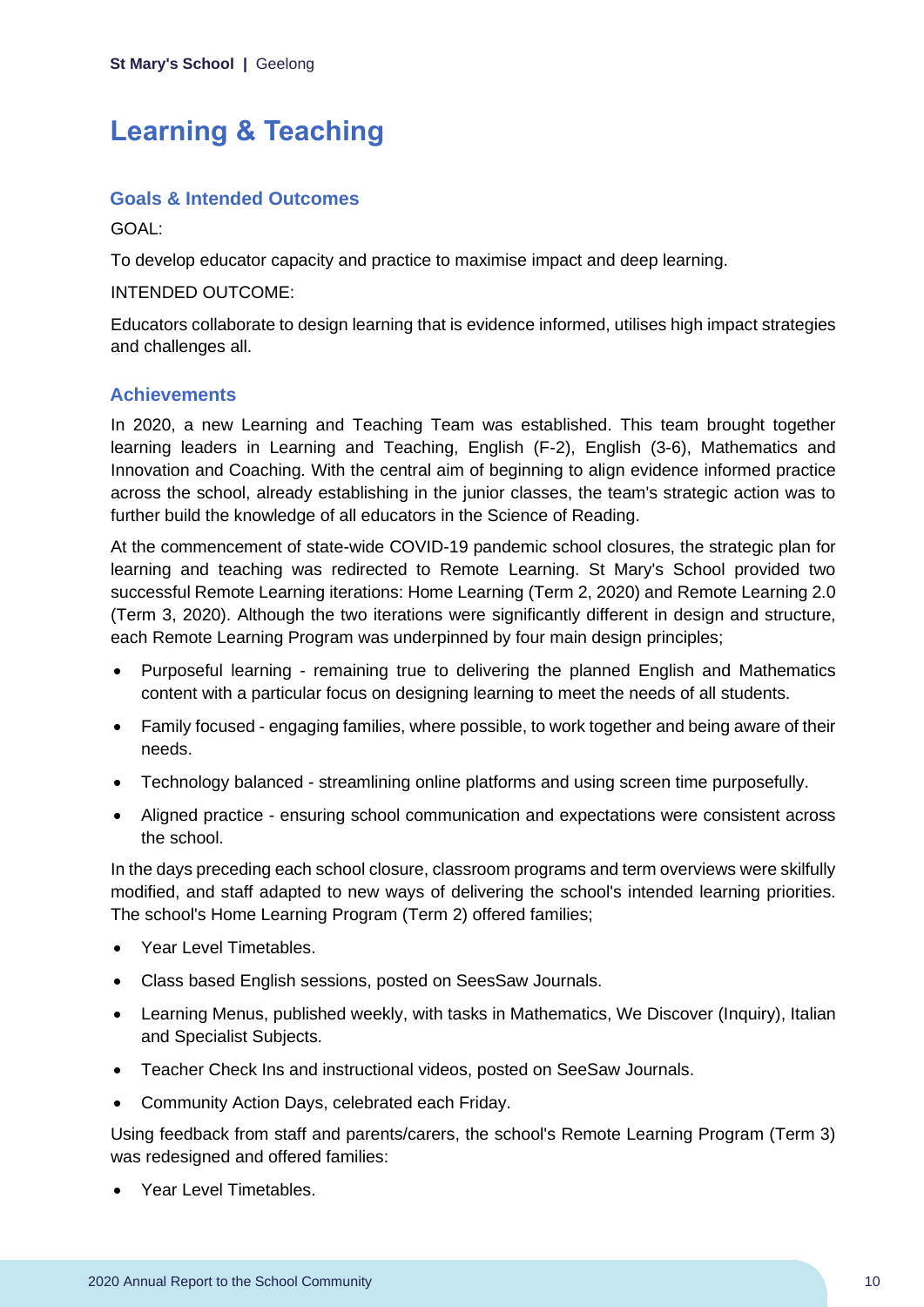- Class based English, Mathematics, Religious Education and Inquiry sessions with instructional videos, posted on Google Sites (F-2) and Google Classroom (3-6).
- Regular Google Meet sessions.
- Teacher Check Ins posted on SeeSaw Journals.
- Weekly 'Specialist Days', enabling students to engage in a rotation of Art, Physical Education and STEM and providing staff with structured planning and meeting time.
- Community Action Days, celebrated each Friday.

Onsite learning continued for children of essential workers and vulnerable students. Along with the school's educators, Learning Support staff provided much care and expertise to deliver the Remote Learning Program onsite.

We acknowledge the many demands placed on families and school staff during the extended periods of school closure. We are proud of our school's community - the dedicated staff and supportive family partnerships, which ensured the success of the school's Remote Learning Programs.

Despite the redirection in strategic actions for Term 2 and Term 3, further building the knowledge of all educators in the Science of Reading, remained a priority. All teaching staff were enrolled in Reading, Spelling and Grammar online professional learning modules, designed by linguist Lyn Stone, and complemented the school's chosen mentor text, Reading For Life; also by Lyn Stone. The school was fortunate to host Lyn Stone, via Zoom, for a day in Term 3 that introduced staff to important components of evidence informed instruction in reading, writing and spelling, particularly, phonological awareness, morphology, etymology and orthographic mapping.

Throughout the year, staff were invited to participate in the DIBELS Training, offered by University of Oregon. School leaders and educators gained accreditation to administer this reading assessment, aligned with Science of Reading practice. The assessment was trialled across the school in Term 4 and its data was integral to making informed teacher judgments on student achievements.

Student learning was further supported through participation in;

- Daily Italian sessions, underpinned by the Autonomous Language Learners (ALL) approach, focusing on using functional language and gestures to support learning.
- Systematic synthetic phonics instruction, utilising the Little Learners Love Literacy approach.
- Inquiry units of work, in the curriculum areas of Science, Humanities, Health, Design and Learning Capabilities.

The year's extended periods of remote learning challenged our staff, students and families to find new ways of teaching and learning. However, the strength of the community's supportive partnership between home and school contributed to a productive and rewarding year of learning.

#### **STUDENT LEARNING OUTCOMES**

Due to the Australian Government deciding to cancel 2020 NAPLAN and the extended periods of school closure, the school's Data Plan was revised for Term 4, 2020. Key student assessments included;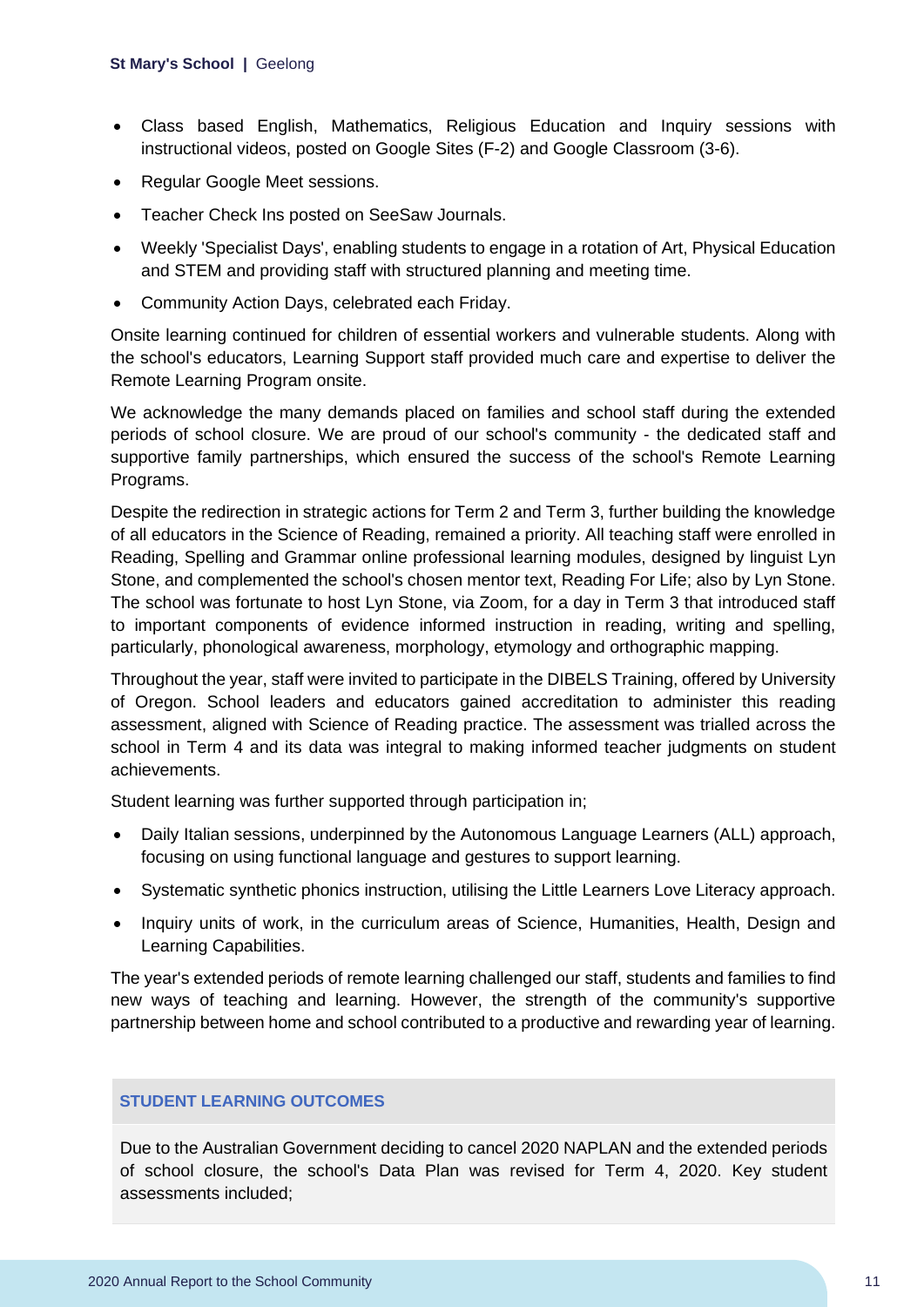- Progressive Achievement Tests in Reading and Numeracy.
- Soundwaves Diagnostic Assessment.
- Little Learners Assessment of Reading Skills (LLARS).
- Little Learners Assessment of Spelling Skills (LLASS).
- DIBELS Assessment.
- Early Years Numeracy Interview.
- TORCH.

After some exploration in 2019, the DIBELS (Dynamic Indicators of Basic Early Literacy Skills) assessment, offered by the University of Oregon was introduced throughout the school in Term 4. Each one-minute DIBELS subtest measures critical skills and abilities that are necessary for reading success and also offer both benchmark and progress-monitoring forms.

Baseline data, collected in November 2020, illustrates;

- Phonics, students' knowledge of the alphabetic code, is a strength within the junior school; particularly noted in two subtests: oral reading fluency and nonsense word fluency.
- Building phonological awareness, the ability to isolate and manipulate sounds in spoken words; will be a priority for 2021 throughout the school.
- The explicit teaching of reading fluency, reading with expression, automatic word recognition, rhythm and phrasing and smoothness; is required in the senior school.

The successful implementation of the DIBELS assessment throughout the school provided leaders and educators with information about students' reading performance, identifying students who would most benefit from intensive or strategic intervention. Each DIBELS subtest will feature in the school's Data Plan in 2021.

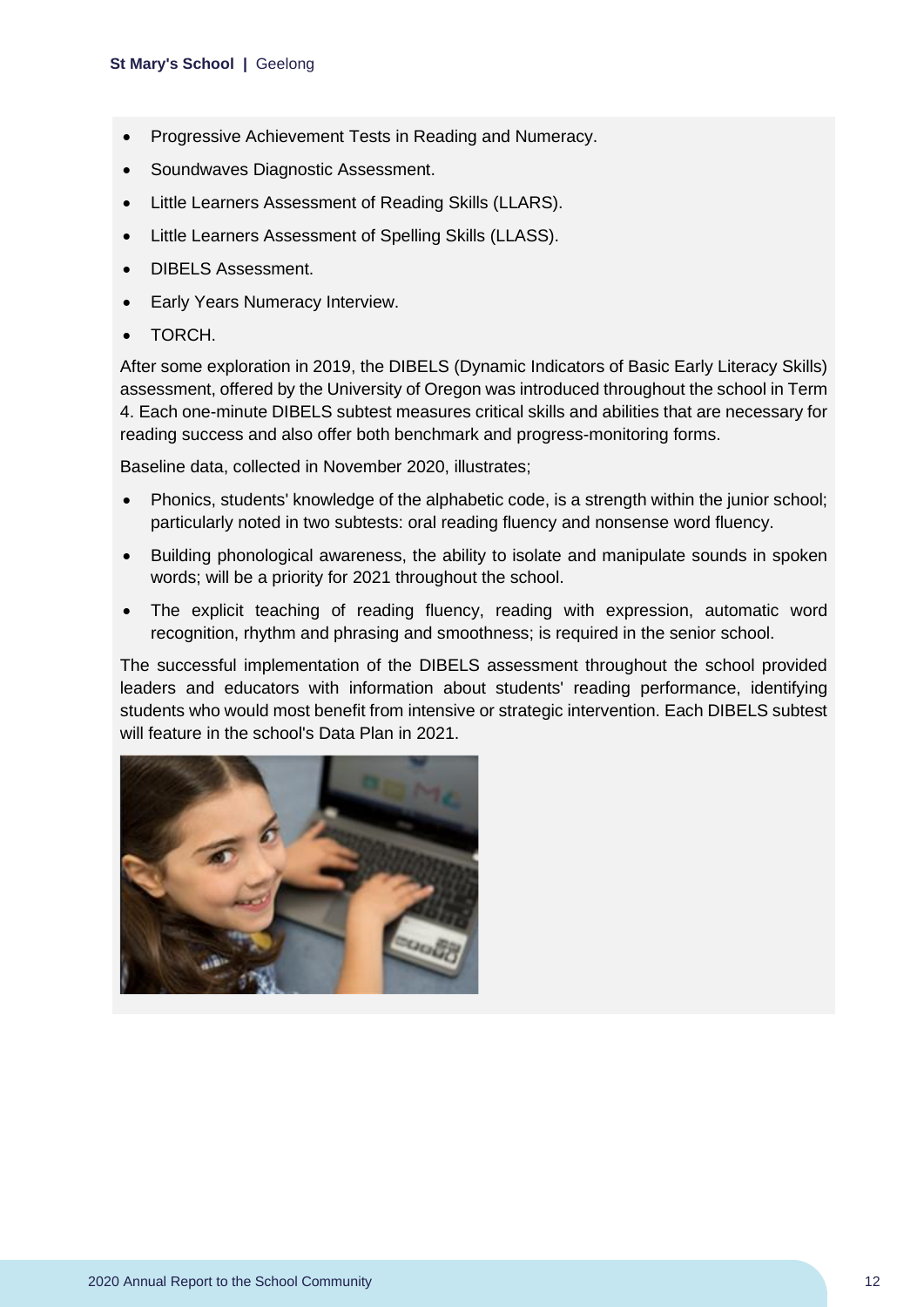|  |  |  | <b>PROPORTION OF STUDENTS MEETING THE MINIMUM STANDARDS</b> |
|--|--|--|-------------------------------------------------------------|
|--|--|--|-------------------------------------------------------------|

| <b>NAPLAN TESTS</b>            | 2018<br>$\frac{9}{6}$ | 2019<br>$\frac{0}{0}$ | $2018 - 2019$<br><b>Changes</b><br>$\%$ | 2020<br>$\frac{0}{0}$<br>$\star$ | $2019 - 2020$<br><b>Changes</b><br>$\%$<br>$\star$ |
|--------------------------------|-----------------------|-----------------------|-----------------------------------------|----------------------------------|----------------------------------------------------|
| YR 03 Grammar &<br>Punctuation | 94.3                  | 100.0                 | 5.7                                     |                                  |                                                    |
| <b>YR 03 Numeracy</b>          | 97.1                  | 100.0                 | 2.9                                     |                                  |                                                    |
| YR 03 Reading                  | 97.1                  | 100.0                 | 2.9                                     |                                  |                                                    |
| <b>YR 03 Spelling</b>          | 100.0                 | 96.2                  | $-3.8$                                  |                                  |                                                    |
| <b>YR 03 Writing</b>           | 97.1                  | 100.0                 | 2.9                                     |                                  |                                                    |
| YR 05 Grammar &<br>Punctuation | 83.9                  | 100.0                 | 16.1                                    |                                  |                                                    |
| <b>YR 05 Numeracy</b>          | 96.6                  | 100.0                 | 3.4                                     |                                  |                                                    |
| <b>YR 05 Reading</b>           | 100.0                 | 100.0                 | 0.0                                     |                                  |                                                    |
| <b>YR 05 Spelling</b>          | 96.8                  | 100.0                 | 3.2                                     |                                  |                                                    |
| <b>YR 05 Writing</b>           | 93.3                  | 97.1                  | 3.8                                     |                                  |                                                    |

\* There are no NAPLAN results to report in 2020 as the Australian Government decided that due to the COVID-19 pandemic NAPLAN Assessments would not take place.

\*\* Data cannot be reported for this year as the number of students that sat the test was below 5 and the data has been suppressed for privacy reasons in accordance with the ACARA NAPLAN data reporting provisions.

\*\*\* No students sat the NAPLAN tests in this year level and in one or both of the relevant years.



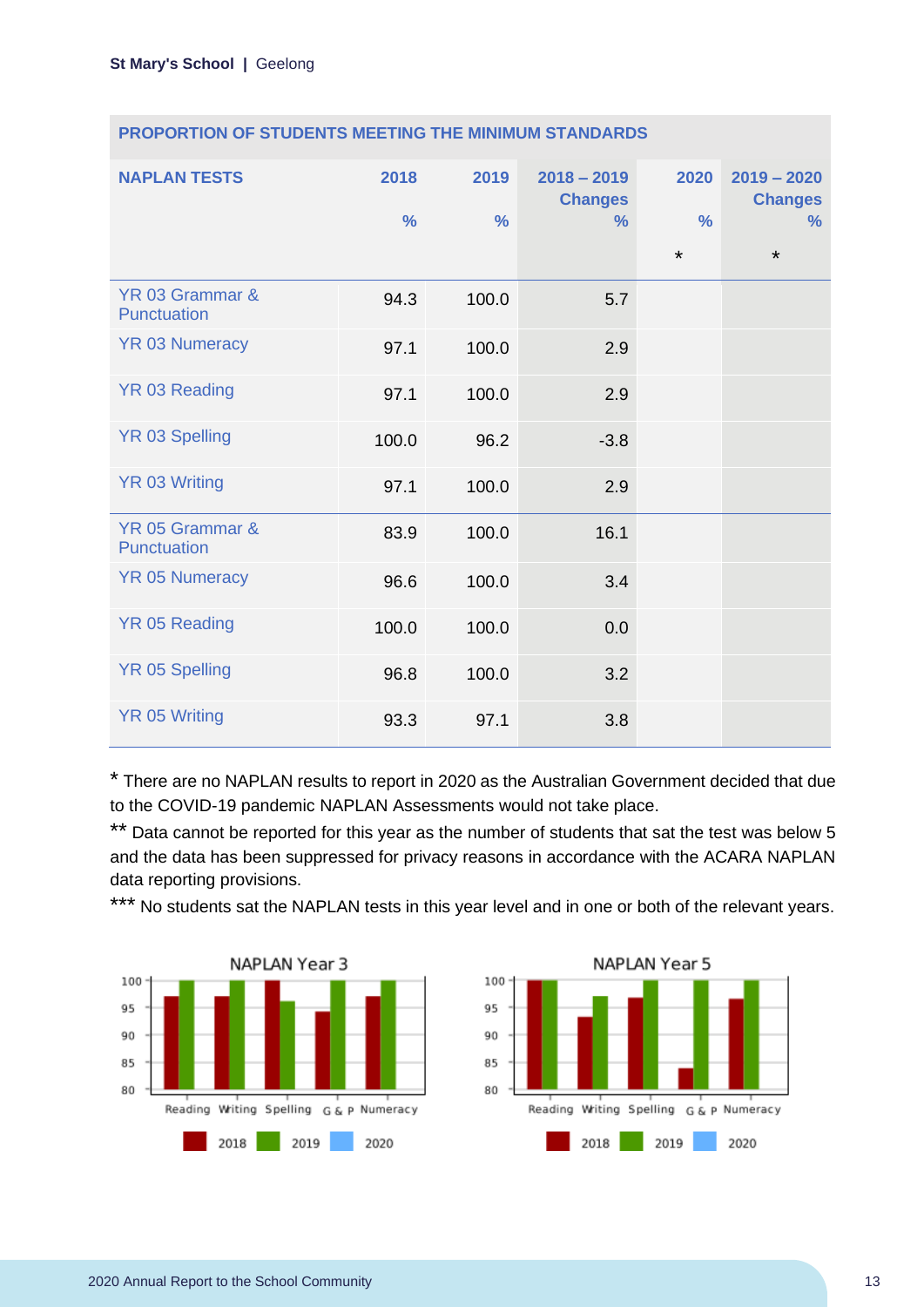# <span id="page-14-0"></span>**Student Wellbeing**

### **Goals & Intended Outcomes**

GOAL:

To cultivate learners who are adaptable, motivated and empowered.

INTENDED OUTCOME:

Explicit strategies for social and emotional learning are embedded.

#### **Achievements**

The wellbeing of all our students, staff and families remained a high priority throughout the duration of 2020. Practices and processes were put in place to ensure that everyone was supported during the challenges of 2020 and the COVID-19 pandemic.

St Mary's School remains committed to providing a safe and supportive learning environment for all students. We pride ourselves on our positive school culture, one of which is highly inclusive, respectful and nurturing, contributing to the positive wellbeing of all in our community.

In 2020, St Mary's School continued to consolidate practices for supporting student wellbeing. We recognise that wellbeing impacts learning and contributes to overall health and success of students. Our students are at the core of all we do and all staff continue to promote positive experiences to ensure students are engaged and connected to their learning. The focus in 2020 was continuing all initiatives that supported the explicit teaching of social and emotional learning. The Respectful Relationships initiative continued to be embedded at St Mary's School.

The Resilience, Rights and Respectful Relationships (RRRR) Learning Curriculum to support students' social and emotional development was taught on a regular basis, and events and initiatives occurred each semester to further the learning and focus of developing respectful relationships.

The School Wide Positive Behaviours Support (SWPBS) continued to be a major focus of our school throughout 2020 to support classroom and playground management and provide a consistent whole school approach. Fortnightly behaviour foci were included in teachers' morning routine, to solidify the SWPBS.

Classroom and playground Behaviour Management flowcharts were reinforced and used across the school to provide a consistent behaviour management approach. Each classroom teacher created a classroom agreement based on the classroom and playground Behaviour Management flowcharts.

Various strategies were implemented or consolidated to enhance student wellbeing in 2020 at St Mary's School. These included circle time, meditation, restorative practices, brain-breaks, safety plans for students with behaviour needs and the teaching of growth mindset.

The student leadership structure again aimed to develop student leadership, develop strong student role models and include student voice. Senior students were educated on what it takes to be a good leader and were invited to give speeches to apply for leadership positions. School Captains and House Captains were elected by students and staff. There were a range of leadership opportunities for the students which included: isea, icare, respectful relationships' committee, STEM leaders, buddy leaders and kitchen greenies. These leadership positions gave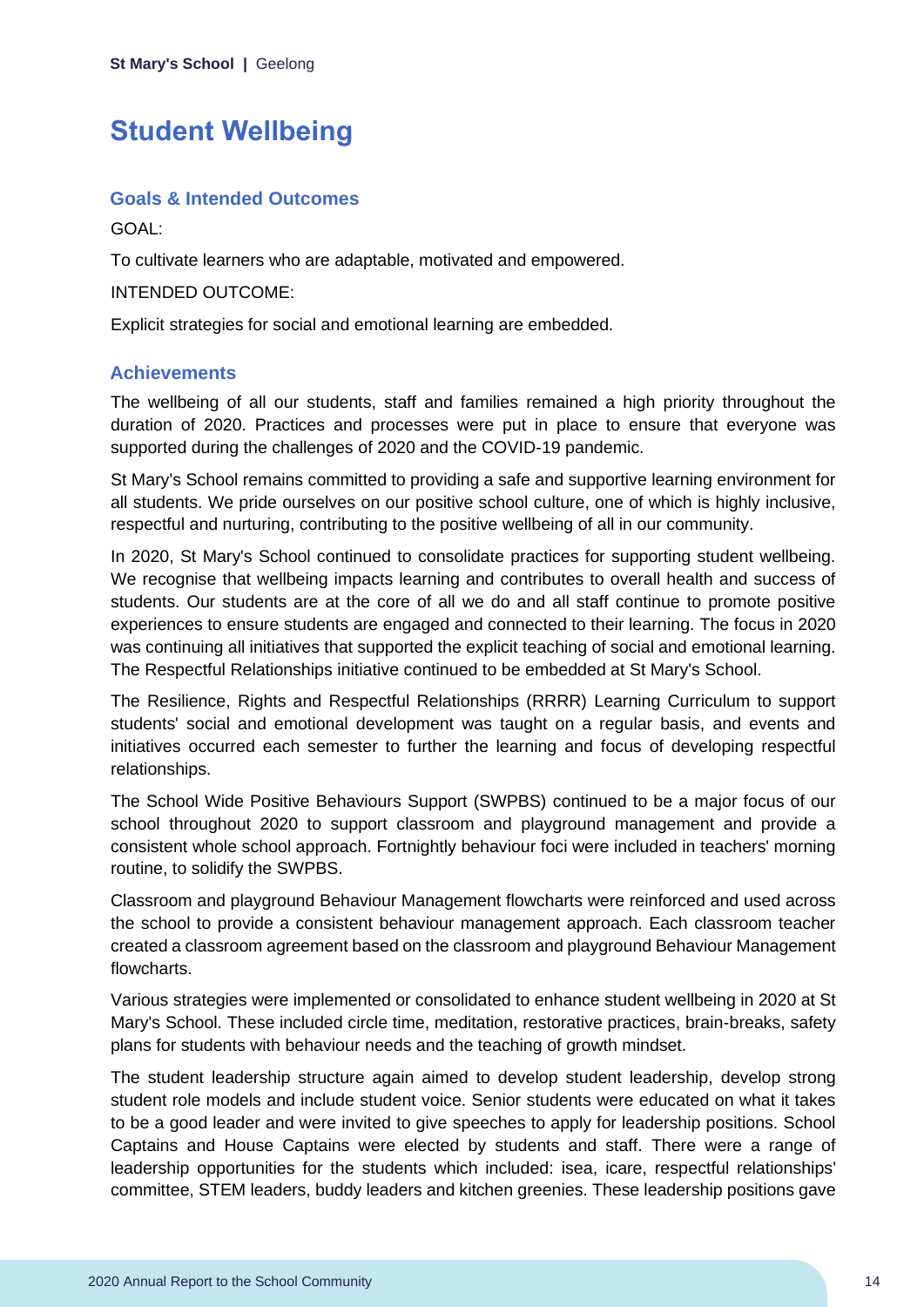students the opportunity to have a voice and positively influence the school in an area they were passionate about.

The facilitated play initiative continued in 2020 to support students with social and emotional needs during our break times. Facilitated play was facilitated by a member of staff who would stay with small groups of students during breaks and build their capabilities in turn taking, patience, play and social problem-solving. Students would opt into facilitated play during break times if they were feeling isolated, needed support or wanted a break from the playground.

The Student Wellbeing Leader was provided with further professional development, including attendance at the Berry Street Education Model professional development with the Principal. Due to COVID-19, the final three sessions were conducted via Zoom. Aspects of the Berry Street Educational Model were modelled in our school, in particular through the 'Morning Routine'.

Student Wellbeing staff meetings were used to professionally develop staff on the need to make adjustments in order to best support students. The emphasis was on prevention, working on the underlying belief that when structures are in place for individual students, these can prevent further issues from arising. In maintaining a calm environment and supporting students with mindfulness, whole school meditation continued in all learning spaces. Each day after recess, the whole school engaged in meditation, giving students the opportunity to practise mindfulness as a tool toward self-regulation and as an enhancer of student and staff wellbeing.

With the impact of COVID-19, staff went above and beyond to ensure that students were supported while working both remotely and onsite. Leadership ensured that families were coping with the ongoing challenges of supervising their children, while also in many instances, working from home. Student and family check-ins were regular and various strategies employed to ensure a sense of community was maintained, even though distance was mandated.

#### **VALUE ADDED**

St Mary's School has worked collaboratively to improve and enhance student wellbeing and meet student learning needs of all students through:

- Regular teaching of the Resilience, Rights and Respectful Relationships Learning.
- Curriculum to explicitly teach social and emotional learning and behaviour expectations
- Emphasis on safe, responsible and respectful behaviours and consistent behaviour expectations and behaviour management processes
- Strategic use of calming spaces, reflection sheets, reflective meditation and teacher request forms for students needing space and time for de-escalation and one-on-one staff support
- Regular communication and Program Support Group (PSG) meetings to support students with social and emotional learning needs and their families.
- Professional development for staff in Respectful Relationships content, de-escalation and effective wellbeing strategies
- Leadership opportunities for senior students.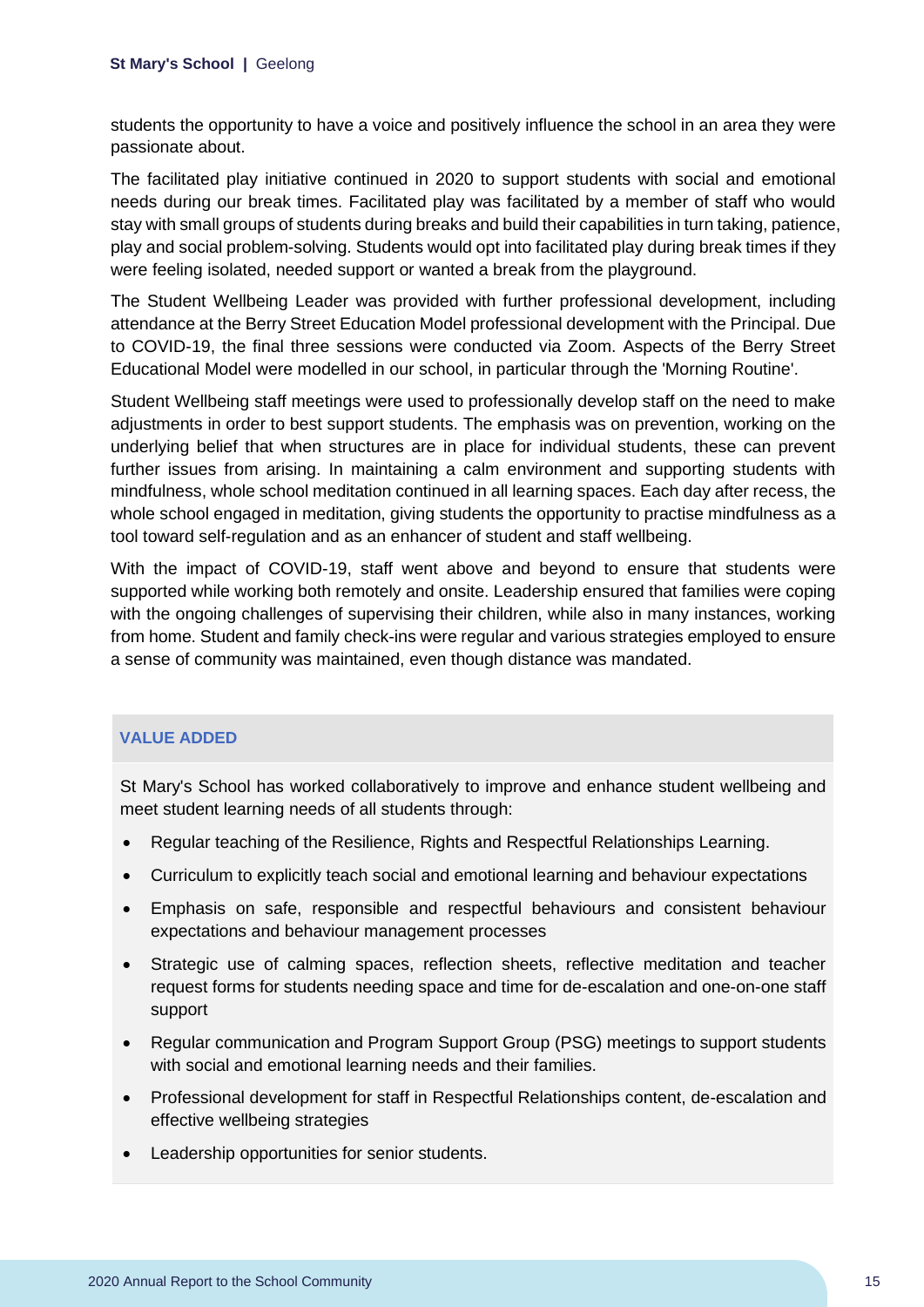#### **STUDENT SATISFACTION**

Students reported that they feel valued and supported at St Mary's School. They also expressed their gratitude for the opportunities they had throughout the year. Through both formal and informal methods, students communicated that they were well cared for by their teachers, both during onsite and remote learning. Learning tasks and activities were created with the students and their families at the forefront. Teachers checked in regularly with students to ensure positive wellbeing and offered timely feedback on work submitted. Students with additional learning needs were provided with additional levels of support and strategies put in place to assist with transitions between onsite and remote learning. Overall, student satisfaction with St Mary's School remained high.

#### **STUDENT ATTENDANCE**

St Mary's School ensures all duty of care expectations are met to support student safety.

'Going to school every day is the single most important part of your child's education' - *Every Day Counts*, Victorian State Government.

Regular student attendance is vital as it affects their school work (academic growth and progress) and social adjustment (attitudes to school). Therefore, at St Mary's School, regular student attendance is expected and encouraged. Parents have a legal responsibility to ensure that their children attend school regularly.

#### Student Attendance Roll

School attendance rolls are legal documents and are marked twice daily: 8:58am (morning period) and 1:58pm (afternoon period). Students arriving to school after 8:58am must be signed in by a parent/guardian using the school's VPASS system, located at the front office.

#### Absence from School

In the event where a child is absent for any reason, the school's student absence procedure must be followed. Families are required to send a written correspondence to: absence@smgeelong.catholic.edu.au as well as their child's classroom educator prior to 8:58am on the day of absence. When correspondence from families is not received, the student absence will be considered to be 'unexplained'. All unexplained student absences are followed up with an SMS, alerting families to the fact that their child is absent without notification and a reason. The Principal follows up extended periods of absence with a phone call.

Families planning a holiday during school term time must provide formal correspondence to the Principal and classroom educator prior to the child's absence. Please note: educators do not prepare and assign work for students during this time of holiday absence.

Recording of Absences during Remote Learning Periods

For children of essential workers, who were attending onsite, the procedure for school absence remained the same.

For students learning remotely, they were required to check in via a Google Form or through Seesaw. This information was then recorded daily on nForma.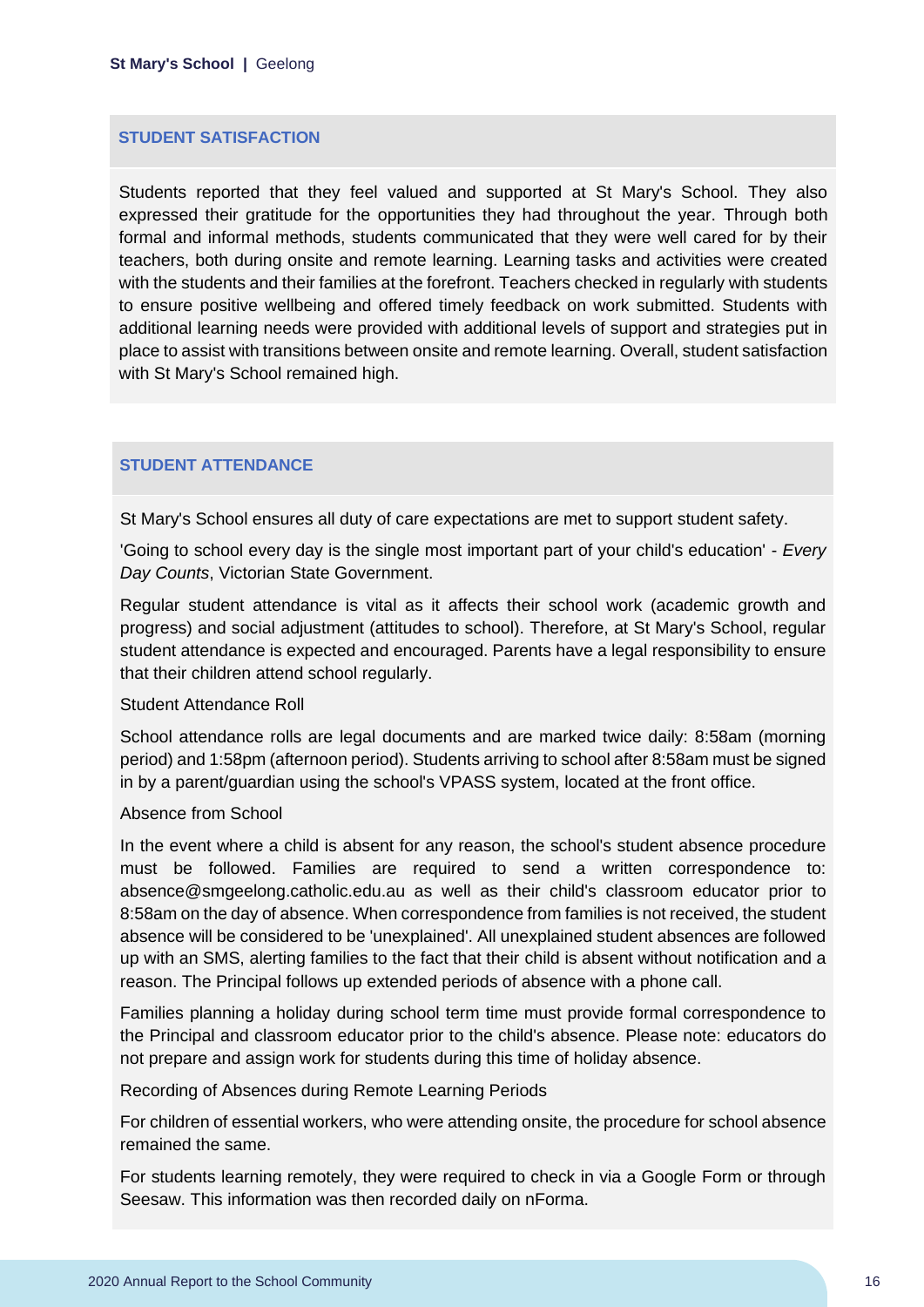| AVERAGE STUDENT ATTENDANCE RATE BY YEAR LEVEL |       |
|-----------------------------------------------|-------|
| <b>Y01</b>                                    | 89.4% |
| <b>Y02</b>                                    | 90.9% |
| <b>Y03</b>                                    | 90.6% |
| <b>Y04</b>                                    | 89.8% |
| <b>Y05</b>                                    | 89.9% |
| <b>Y06</b>                                    | 89.2% |
| Overall average attendance                    | 90.0% |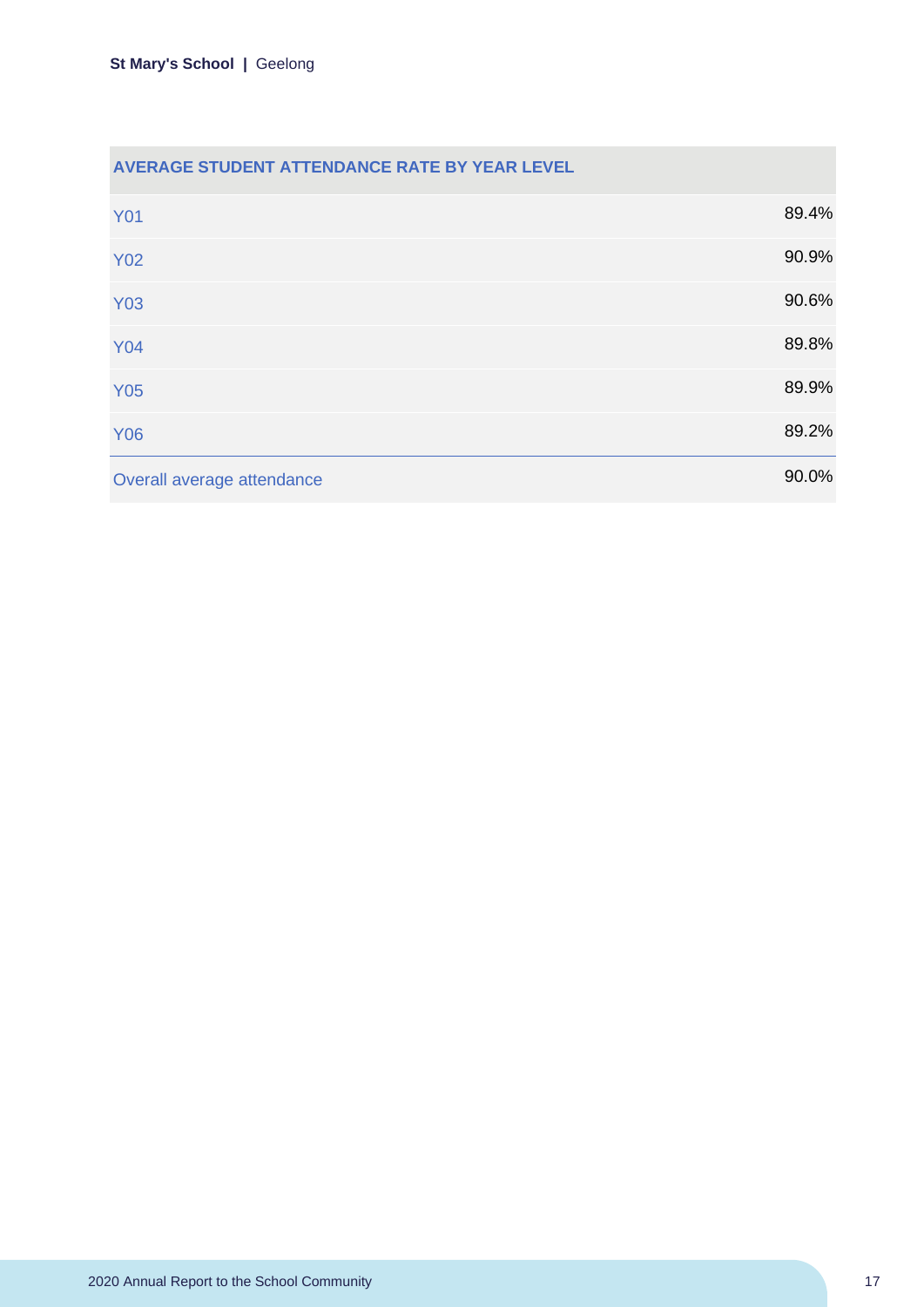# <span id="page-18-0"></span>**Child Safe Standards**

#### **Goals & Intended Outcomes**

GOALS:

To ensure St Mary's School is compliant with all Child Safe Standards and develops further as a Child Safe School.

INTENDED OUTCOME:

To ensure the safety of all students

### **Achievements**

The safety of all students at St Mary's' School, continued to be a focus. The Principal and Student Wellbeing Leader attended professional development to remain informed of the requirements of compliance, with relation to Ministerial Order No 870 that prescribes specifically what schools must do in order to comply with Child Safe Standards and Reportable Conduct Scheme.

The Principal and Deputy Principal took responsibility, in consultation with the wellbeing leader, to ensure the necessary policies, procedures and strategies to ensure legal and regulatory compliance were maintained.

The 'PROTECT, Identifying and Responding to all Forms of Abuse in Victorian Schools' was revisited with all staff.

The revisiting of embedded procedures has led to staff having a clear understanding of what has to be reported and how support is offered. It has clarified our role as a school in child safety and highlighted to our community that child safety continues to be a school priority.

The school actively displays all the relevant information posters around our school, as a visual support of staff, students and families who may require support in making a report.

Child Safe matters are addressed at each weekly staff meeting and items are as noted on the agenda and in the minutes.

Ongoing training of teachers, non-teaching staff and volunteers ensured all on the school site were aware of their obligations in relation to child safety.

Anyone who visits our school is required to acknowledge that they have read and will abide by the St Mary's School Child Safe Policy and Code of Conduct.

All staff received ongoing professional development regarding Child safety and the Reportable Conduct Scheme to ensure the continual embedding of policies and commitments into every day practice.

Through our 'Respectful Relationships' strategies addressing the principle of inclusion and student participation and empowerment strategies were again revisited.

Human Resources practices were reviewed and processes refined to ensure child safety was addressed when employing new staff.

Copies of photo identification for all staff placed in personnel files to accompany Victorian Institute of Teaching Registration Cards and Working With Children Check cards.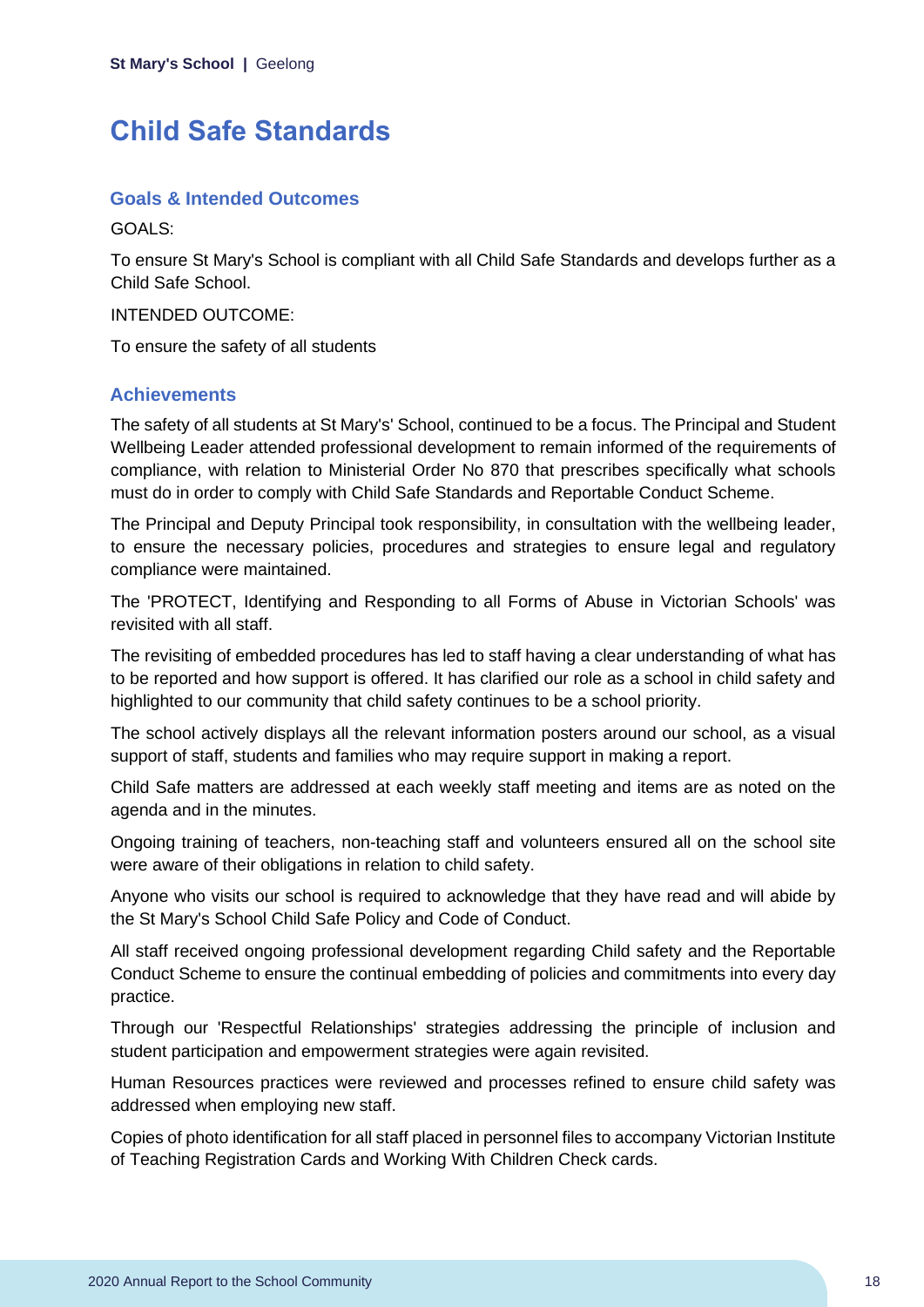# <span id="page-19-0"></span>**Leadership & Management**

### **Goals & Intended Outcomes**

GOAL:

To develop a culture of collaborative professionalism, characterised by a shared intent, evidence informed practice and critical reflection.

### INTENDED OUTCOME:

All stakeholders enact a shared vision for faith, wellbeing and learning.

Educators will engage in ongoing cycles of learning that involve goal setting and feedback.

### **Achievements**

In 2020, St Mary's School welcomed Marie Monea as the Deputy Principal and Learning and Teacher Leader. A new Leadership Team was created and recommendations from the school's 2019 School Review were to be implemented. The Principal and Leadership Team ensured all policies, procedures and documentation met all compliance requirements to meet all VRQA standards. 2020 was the first year in the four-year review period.

St Mary's School continues to be highly regarded by the school community. Relationships are built on high level trust, clear communication and decision-making processes which contribute to a positive ambience. Parents identify that the staff give witness to Gospel Values in their interactions with, and care for, the students and families. The school continues to evolve and is experiencing great success. The school is continuing to benefit from the explicit improvement agenda that it has been implementing.

Throughout 2020, the strengthening of a dynamic, Catholic learning culture, supported by positive relationships and engagement from staff, students and parents, was again the priority. This, at times, required the school to think and act differently, with extended periods of Remote Learning necessary, due to the COVID-19 pandemic and subsequent lockdowns with schools closed to all students other than those of essential workers. I believe that as a school, we deserve to feel proud of how everyone adapted to the extraordinary circumstances we found ourselves in during the COVID-19 pandemic, particularly, school staff. For extended periods of time this year, our school was very quiet, as we missed the very essence that brings life and joy to the buildings - all our students, learning together. I have been comforted by the many emails and cards I received from our families, thanking the teachers for their efforts to support their children during the lockdown.

Marie did an outstanding job, supporting teachers in organising Home/Remote Learning programs that endeavoured to meet the needs of all St Mary's School families. Her passion, expertise and organisational skills ensured each iteration of the Home/Remote Learning programs were a success. Moving to our remote learning model, could have presented challenges for our staff as we needed to do so at such a rapid pace. I take this opportunity to thank our staff for the way they quickly embraced the challenge of delivering engaging tasks and lessons to their students and for the support and care they provided for our students both onsite and offsite during this time.

The school continued to review strategies and processes to implement an explicit change agenda to improve student outcomes. During the past five years, there has been a shift to explicit teaching and differentiated learning. Evidence-informed strategies, collaborative planning, professional learning teams and clear processes for data analysis are supporting this shift. A whole school approach is beginning to be embedded with strategic actions in place to support this shift in 2021.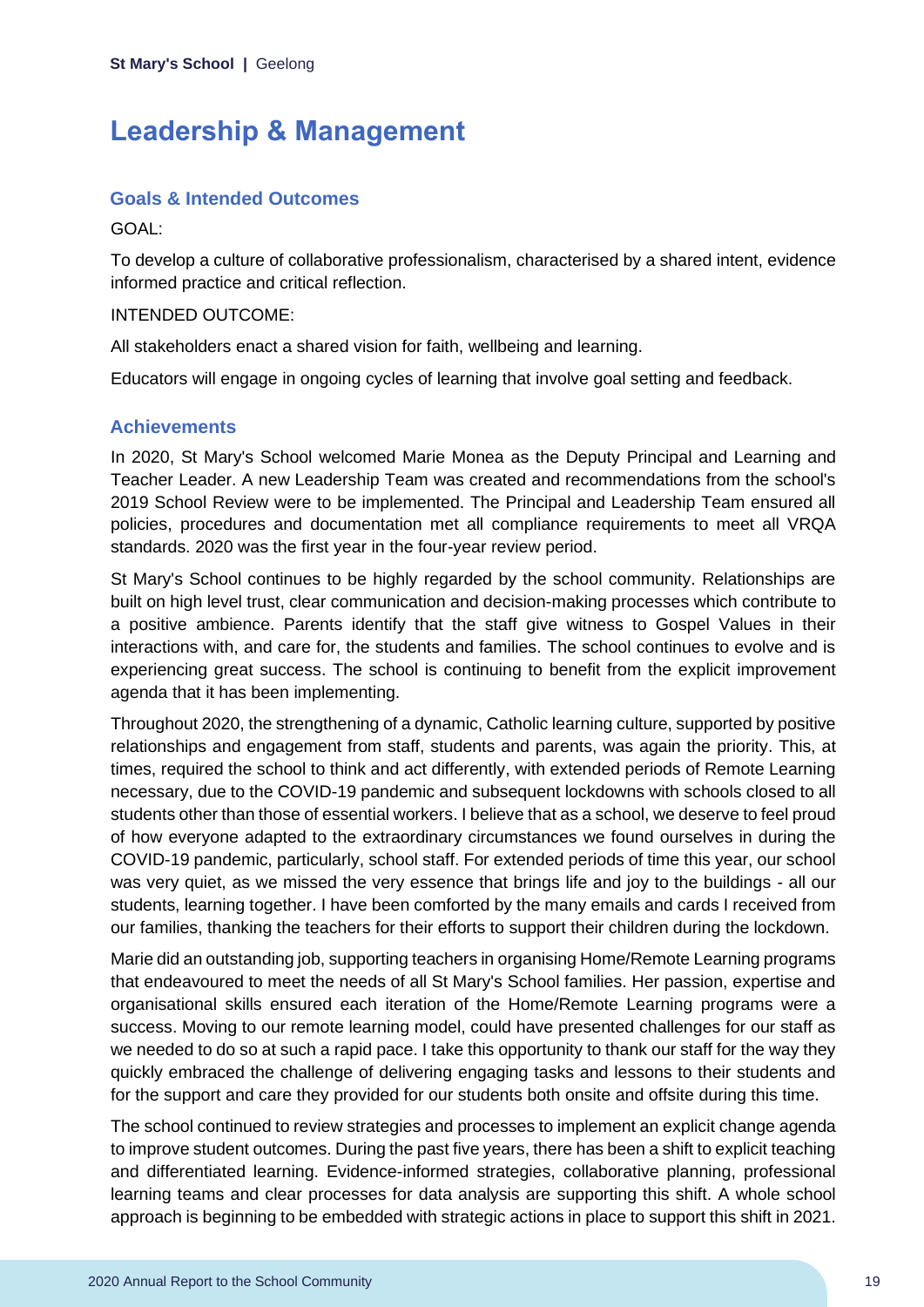2020 saw a new School Improvement Plan being created for 2020-2023. The 2020 annual Action Plan was created and focused on improvement in all spheres. All staff members were involved in the 2019 School Review and have contributed to the creation of the 2020-2023 School Improvement Plan and 2020 Annual Action Plan.

Teacher, student and parent voice was emerging through clear communication and decisionmaking processes. There were also explicit processes for developing leaders and provision of professional learning. Due to COVID-19, and the disruption of remote learning, parts of the 2020 Annual Action Plan were placed on hold. The school felt that in responding to the needs of students, staff and families, the schools' priorities needed to be adjusted.

Teacher observation and feedback, as an explicit strategy contributing to the performance and development culture and ensuring consistency in learning and teaching was placed on hold, as was the launching of the new School Vision.

2020 again saw the leadership team working with teachers to build their capacity, through strategically targeted, professional development. All teachers and staff were given extensive opportunities to build their knowledge and skills in a range of areas, particularly with staff working from home for extended periods of time. A financial commitment to this endeavour, again saw all staff undertake extensive professional learning, mostly online or via Zoom. A commitment to professional development ensured that skill levels were of a standard to facilitate improvements in student learning. There is focused teaching and our students are experiencing success. I am very proud of the work that our teachers do, and I am very grateful for their continued dedication.

Overall, many gains have been made in the area of Leadership and Management and the evidence of this is the motivated and engaged, staff, student and parent population.

#### **EXPENDITURE AND TEACHER PARTICIPATION IN PROFESSIONAL LEARNING**

#### Description of Professional Learning undertaken in 2020

Due to COVID-19, many external professional development was conducted via online platforms when face to face was not permitted.

- CEOM Geelong Catholic Primary Principals' Network
- GCDPN Geelong Catholic Deputy Principals' Network
- CEOM Western Region Learning and Teaching Network Days
- CEOM Western Region Primary Mathematics Leaders' Network Days
- CEOM Western Region Primary Religious Education Leaders' Network Days
- CEOM Western Region Literacy Leaders' Network Days
- CEOM Inclusion Leaders' Network Days
- CEOM High Potential Learners' Days
- CEOM Leading Learning Initiatives Immersion
- CEOM Finance Cluster Meetings
- CEOM Geelong NCCD Network Meetings
- CEOM Respectful Relationships in Catholic school communities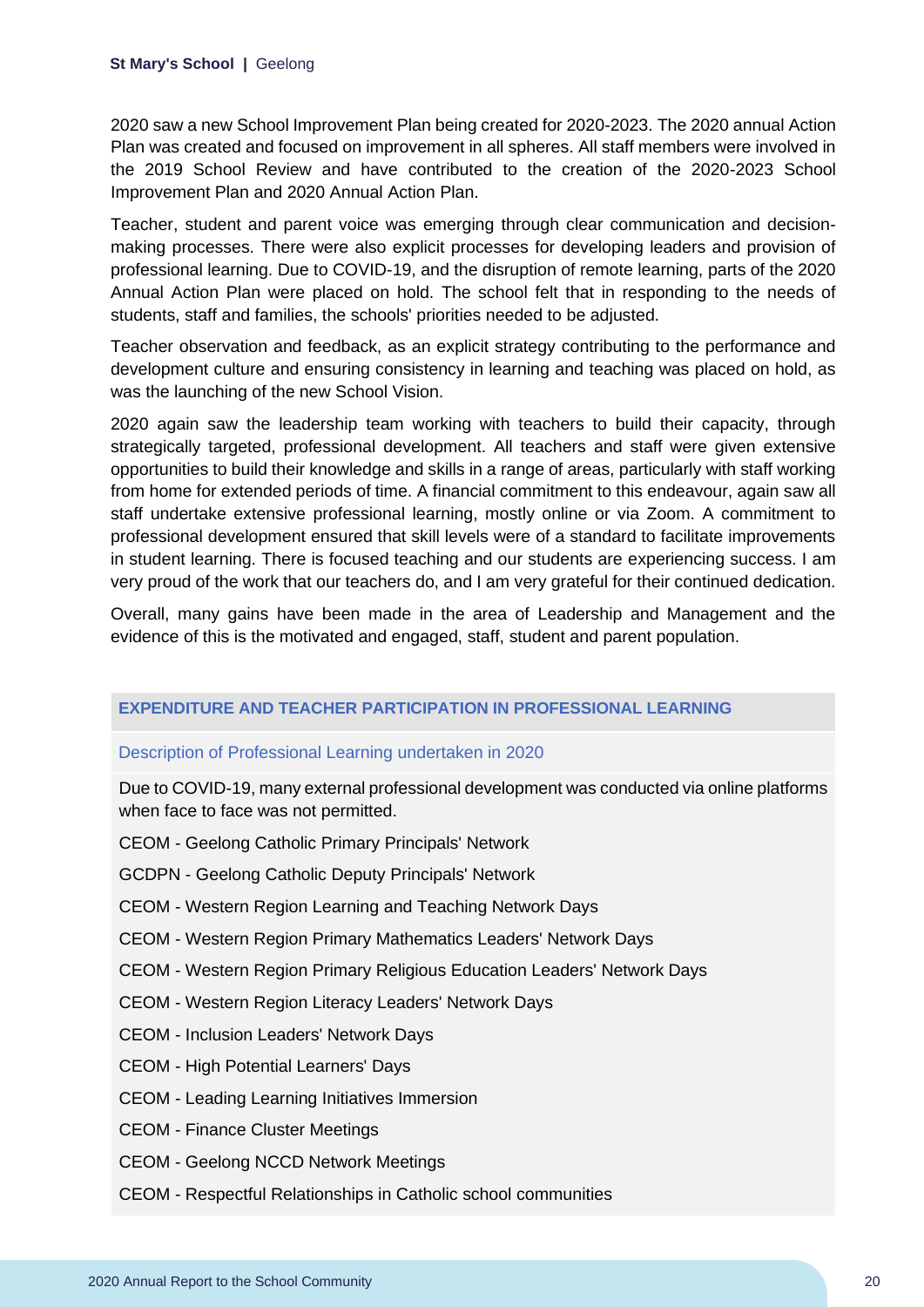| <b>CEOM - Languages</b>                                            |        |
|--------------------------------------------------------------------|--------|
| <b>CEOM - LEAC</b>                                                 |        |
| ACU - Accreditation to teach Religious Education                   |        |
| <b>DET - NAPLAN Training</b>                                       |        |
| School Based - Emergency Management Systems                        |        |
| School Based - Faith Formation                                     |        |
| School Based - Weekly Professional Learning Team Meetings          |        |
| (Religious Education, Literacy, Maths, Student Wellbeing)          |        |
| School Based - Little Learners Love Literacy                       |        |
| Learning Diversity Australia - Science of Reading                  |        |
| Lyn Stone - Reading for Life, Spelling for Life, Tutoring for Life |        |
| Reading For Life - Online Modules                                  |        |
| Growth Coaching - Coaching                                         |        |
| Webinar - Lea Waters                                               |        |
| Learning Dificulties Australia- Webinar Series                     |        |
| University of Oregon - DIBELS (Reading Assessment) Online Modules  |        |
| Number of teachers who participated in PL in 2020                  | 20     |
| Average expenditure per teacher for PL                             | \$1600 |

#### **TEACHER SATISFACTION**

St Mary's School staff remained committed to professional development and growth during 2020. Staff appreciated the scaffolding and structure provided to them, to ensure all professional obligations were met throughout the year. Improving teacher knowledge and capacity was a focus and professional development remained a priority.

With the impact of COVID-19 and the necessity for remote learning, with staff required to work from home, staff wellbeing continued to be a priority. Each staff member was given a "buddy" to have regular check-ins with and leadership monitored all staff throughout the year and ensured staff accessed the support they required.

Annual Review Meetings were conducted, with leadership receiving thanks and positive endorsement in all areas.

The data collected from school staff, in relation to school climate was very pleasing and is evidence of a cohesive and positive staff culture. The staff are supportive of one another and use a team approach. A strong collegial culture was maintained and teacher satisfaction and morale remained high.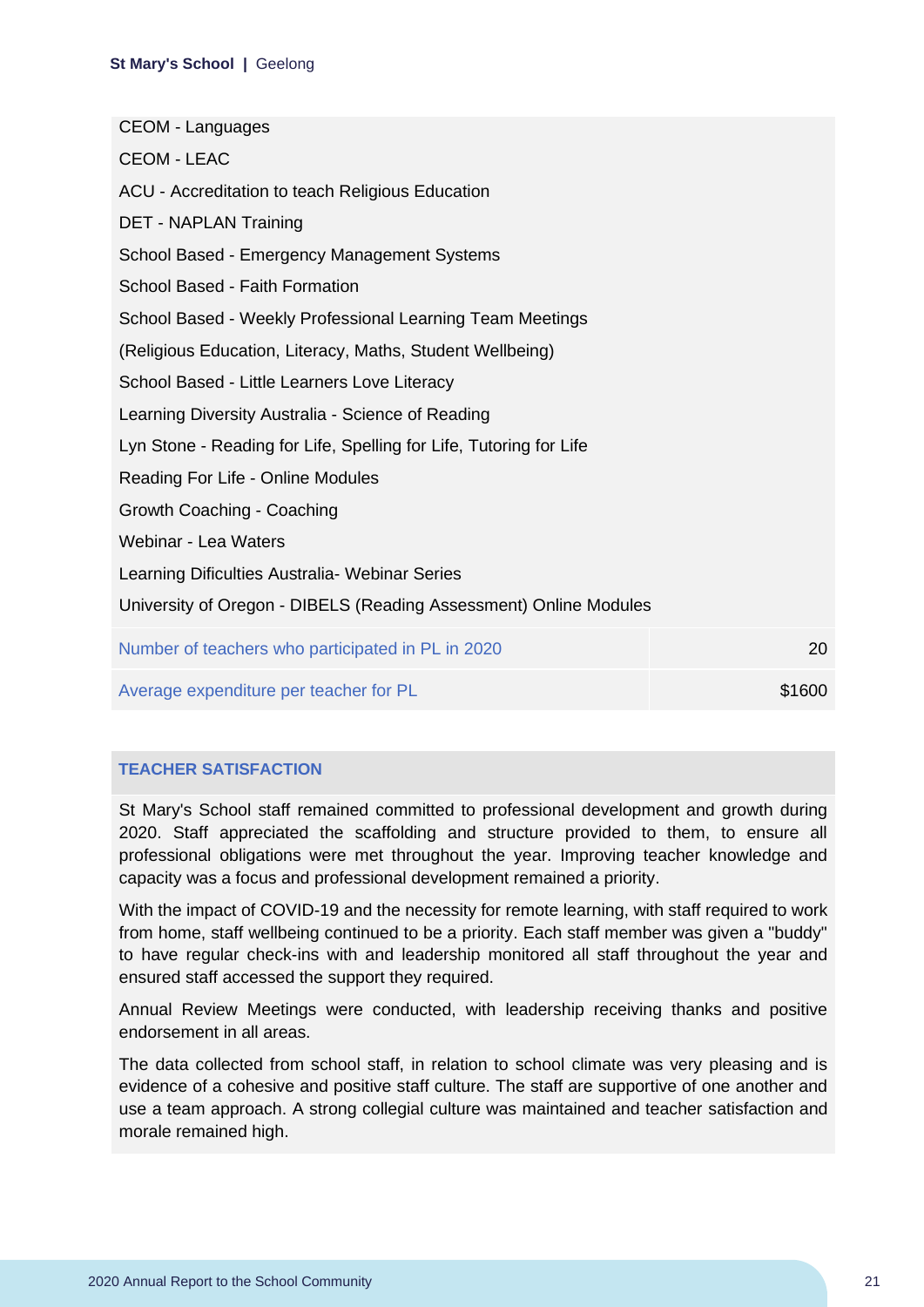| <b>TEACHING STAFF ATTENDANCE RATE</b> |       |
|---------------------------------------|-------|
| <b>Teaching Staff Attendance Rate</b> | 76.3% |
|                                       |       |
| <b>ALL STAFF RETENTION RATE</b>       |       |

| <b>Staff Retention Rate</b> |  | 80.0% |
|-----------------------------|--|-------|

| <b>TEACHER QUALIFICATIONS</b>   |       |
|---------------------------------|-------|
| <b>Doctorate</b>                | 0.0%  |
| <b>Masters</b>                  | 20.8% |
| Graduate                        | 8.3%  |
| <b>Graduate Certificate</b>     | 29.2% |
| <b>Bachelor Degree</b>          | 58.3% |
| <b>Advanced Diploma</b>         | 12.5% |
| <b>No Qualifications Listed</b> | 4.2%  |

| <b>STAFF COMPOSITION</b>                     |      |
|----------------------------------------------|------|
| <b>Principal Class (Headcount)</b>           | 2.0  |
| <b>Teaching Staff (Headcount)</b>            | 23.0 |
| <b>Teaching Staff (FTE)</b>                  | 18.7 |
| Non-Teaching Staff (Headcount)               | 12.0 |
| Non-Teaching Staff (FTE)                     | 14.7 |
| <b>Indigenous Teaching Staff (Headcount)</b> | 0.0  |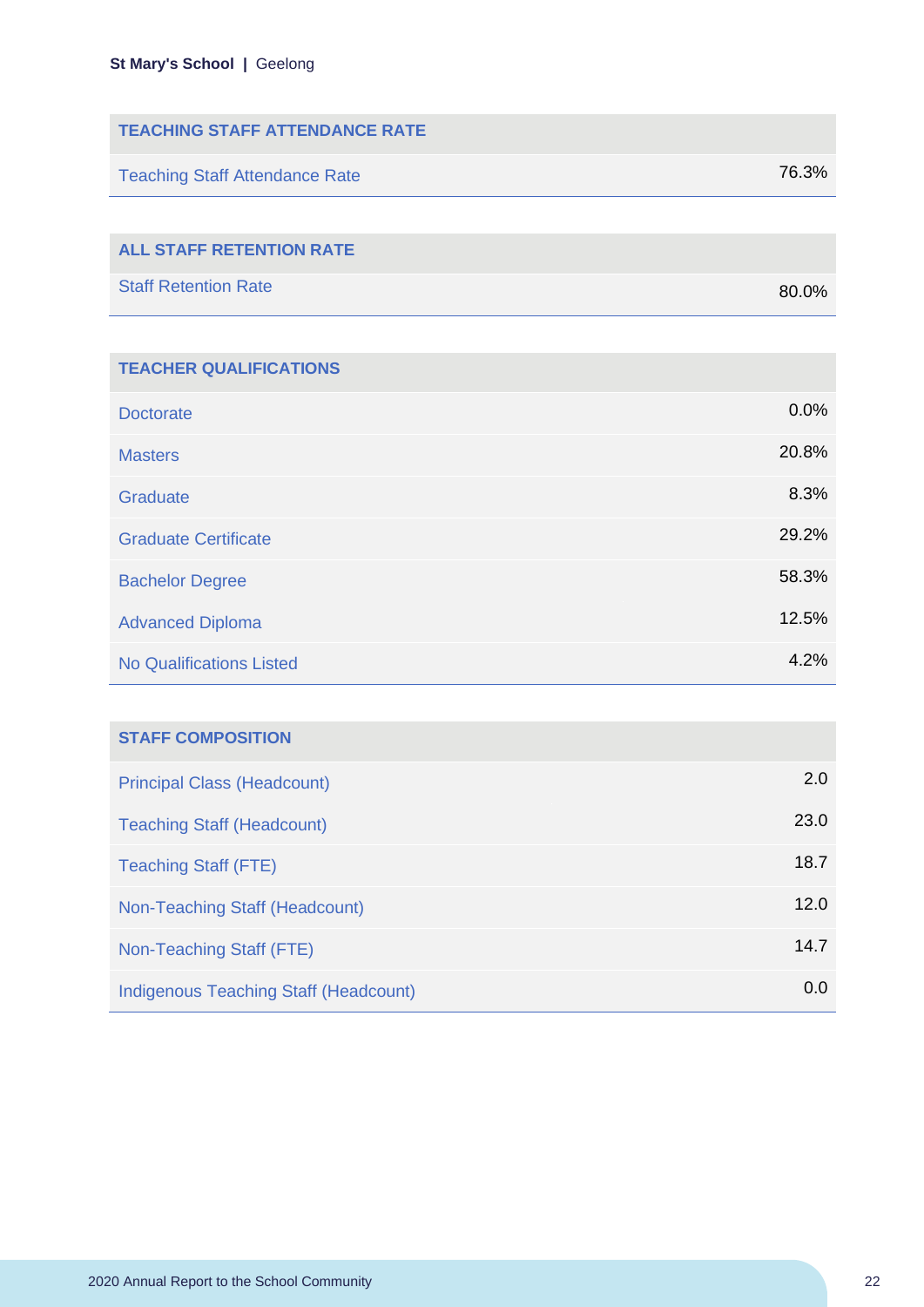# <span id="page-23-0"></span>**School Community**

#### **Goals & Intended Outcomes**

GOALS:

To empower families as partners of learning.

To seek, develop and sustain authentic community partnerships.

#### INTENDED OUTCOME:

Modes of engagement are responsive to parent feedback.

### **Achievements**

What a year 2020 was for all involved in the St Mary's School community. It was a year like no other and showed the true value of connection in an education and faith community.

In 2020, we welcomed Marie Monea, who was appointed as the Deputy Principal and at the end of the year, we said farewell to three staff members, who are all pursuing roles in other schools. We are very grateful for the contribution in 2020, of these staff members, along with our current and continuing staff.

St Mary's School values parents as partners and co-educators of their children. In 2020, we saw this partnership and the parent as teacher role, as being very significant, with the introduction of remote learning. During this time, parents as their child's first teacher became so important and with the guidance of the staff, truly did an amazing job, especially during such a challenging time. We are forever grateful for our parent community for undertaking such an important role, not once but twice throughout the year for extended periods.

During remote learning, families and teachers worked in partnership to create family focus learning tasks for the students of St Mary's School. Many of these tasks enabled families to work together in family groups and it was wonderful to see this shared through our platform - SeeSaw. Fridays' Community Action Days were a highlight of the week and each week a family was drawn out and received a gift voucher to enjoy from the businesses of many of our school sponsors. We were able to receive 'real time' feedback from families during this time and it supported changes during Remote Learning 2.0.

Families and staff worked together remotely for a number of months throughout the year and the introduction of technological platforms such as SeeSaw, Google Classroom 3-6 and Zoom, allowed for a more collaborative effort. Students' during this time, were also able to demonstrate their understanding and commitment to their studies in many independent ways. We again acknowledge the many sacrifices our school families made to be able to assist their child, whilst maintaining their own work commitments at home.

On returning to school and due to COVID-19 restrictions, families members and visitors were not able to be onsite. Students showed great resilience in being able to manage entering the school grounds themselves. Staff were there to greet them each day, even behind face masks. Communication via email or Zoom was more important than ever to ensure families continued to feel welcome at St Mary's School, without coming onsite.

In Term 4, students were able to enjoy extra activities that had been postponed during the year. A highlight was the Colour Run, school camps for 3/4 and 5/6 students, excursions across all year